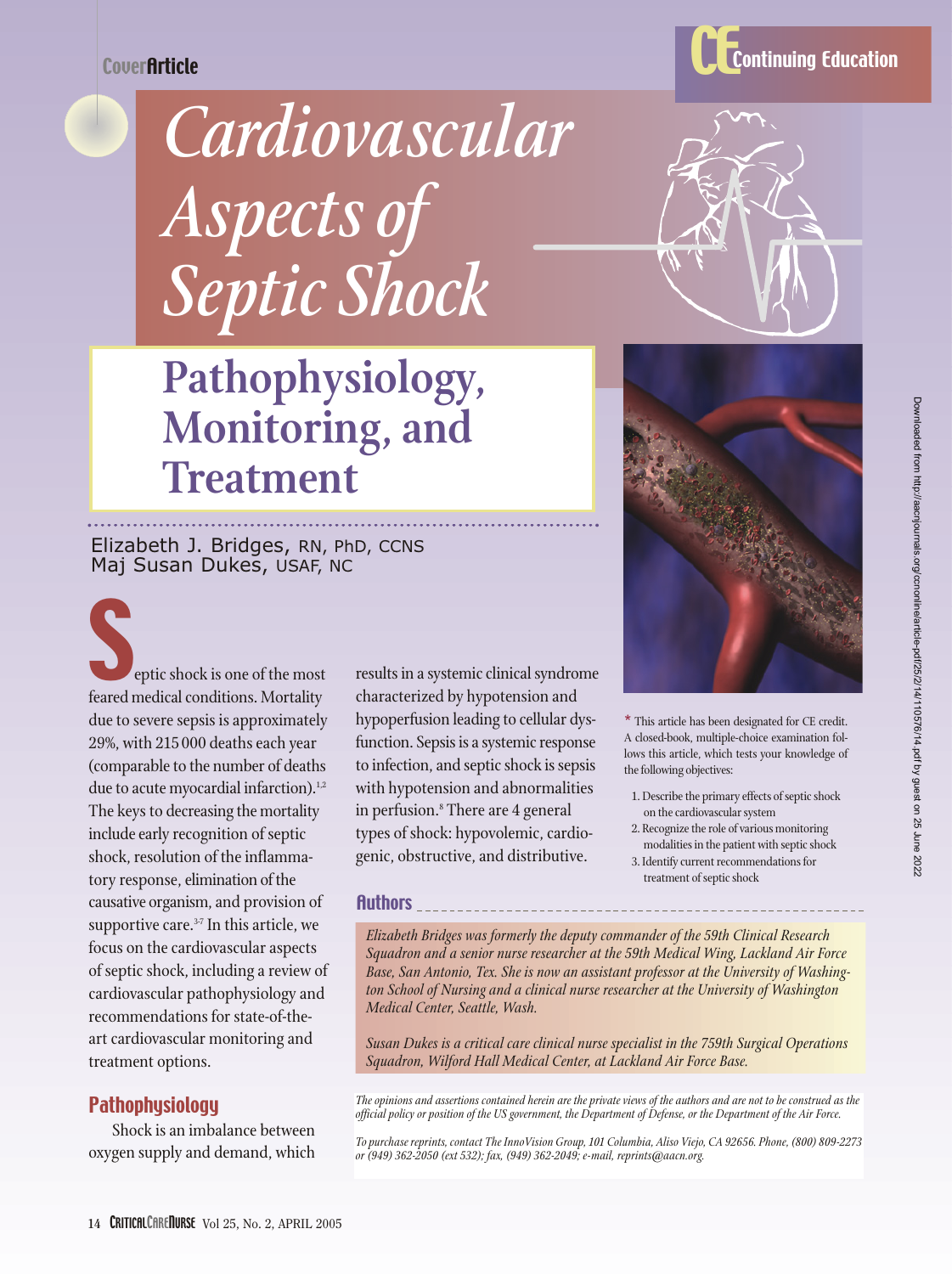Septic shock, which is primarily distributive or vasodilatory shock (ie, abnormal distribution of blood volume due to vasodilatation), reflects the end of a continuum of progressive pathophysiological deterioration that culminates in hypotension that is poorly responsive to adequate fluid resuscitation. This hypotension is accompanied by hypoperfusion and organ dysfunction.<sup>8,9</sup>

cellular dysfunction and organ failure in septic shock.<sup>12</sup>

#### Vasodilatation

In septic shock, proinflammatory cytokines and other metabolites (prostaglandins) cause an increase in endothelial-derived nitric oxide (a major mediator in vasodilatation and hypotension). Nitric oxide causes changes in cell wall transport mech-

## Septic shock is associated with 3 major pathophysiological effects within the cardiovascular system: vasodilatation, maldistribution of blood flow, and myocardial depression.

In general, septic shock is associated with 3 major pathophysiological effects within the cardiovascular system: vasodilatation, maldistribution of blood flow, and myocardial depression. In septic shock, the absolute intravascular volume may be normal; however, because of acute vasodilatation, relative hypovolemia occurs. In contrast to other types of shock that are primarily due to decreased intravascular volume (hypovolemic) or decreased cardiac output (cardiogenic or obstructive), a defining characteristic of septic shock is the maldistribution of blood flow in the microcirculation.<sup>10,11</sup> Additionally, myocardial depression may occur. The relative hypovolemia, myocardial depression, and maldistribution result in decreased oxygen delivery  $(Do<sub>2</sub>)$  and subsequent tissue hypoxia. Current research suggests that an impaired cellular ability to extract and use oxygen (cytopathic hypoxia) may also be a factor contributing to

anisms and in intracellular factors, which lead to a decrease in intracellular calcium and subsequently vasodilatation as well as resistance to vasopressor agents.<sup>5,13</sup> Three mechanisms are thought to cause the resistance to vasopressor agents<sup>13</sup>: activation of the adenosine triphosphate–sensitive potassium  $(K_{ATP})$  channel by decreased intracellular levels of ATP (hypoxia) and increased intracellular concentrations of hydrogen ions and lactate; activation of the inducible form of nitric oxide synthase, which causes increased levels of nitric oxide; and a decrease in the levels of circulating vasopressin (a vasoconstrictor).

Activation of the  $K_{ATP}$  channel causes hyperpolarization of the plasma membrane, which inhibits depolarization and the influx of calcium into the cell, thus inhibiting vasoconstriction. The mechanism by which nitric oxide causes resistance to vasopressor agents most

likely is activation of potassium channels with resultant hyperpolarization. With the progression of septic shock, levels of circulating vasopressin decrease because of a yet-to-be-described mechanism.<sup>13,14</sup> The decreased levels contribute to the failure of a reflex vasoconstrictor mechanism.

#### Maldistribution of Blood Flow

Although septic shock is usually associated with vasodilatation (as manifested by a decrease in systemic vascular resistance), not all vessels are dilated. Some vessels (arterioles) remain vasoconstricted, a situation that leads to maldistribution of blood flow.<sup>10</sup> The vasoconstriction, and subsequent maldistribution, is thought to be caused by various inflammatory mediators (eg, tumor necrosis factor) and endothelin (a factor released from the endothelium that causes vasoconstriction).<sup>15</sup>

Inadequate tissue perfusion also occurs because of vascular occlusion. Polymorphonuclear leukocytes may bind abnormally to the endothelium because of endotoxin and inflammatory mediators. These leukocytes and erythrocytes also plug the microvasculature because of the decreased deformability of the cells.<sup>11</sup> In septic shock, endothelial cells are stimulated by proinflammatory mediators (tumor necrosis factor and interleukin-1 [IL-1]) and endotoxin, causing activation of the coagulation cascade, creation of microvascular plugs, and, subsequently, maldistribution of blood flow.16,17 The maldistribution contributes to tissue hypoxia.

Downregulation of factors that affect coagulation also occurs, with a resultant procoagulant state. One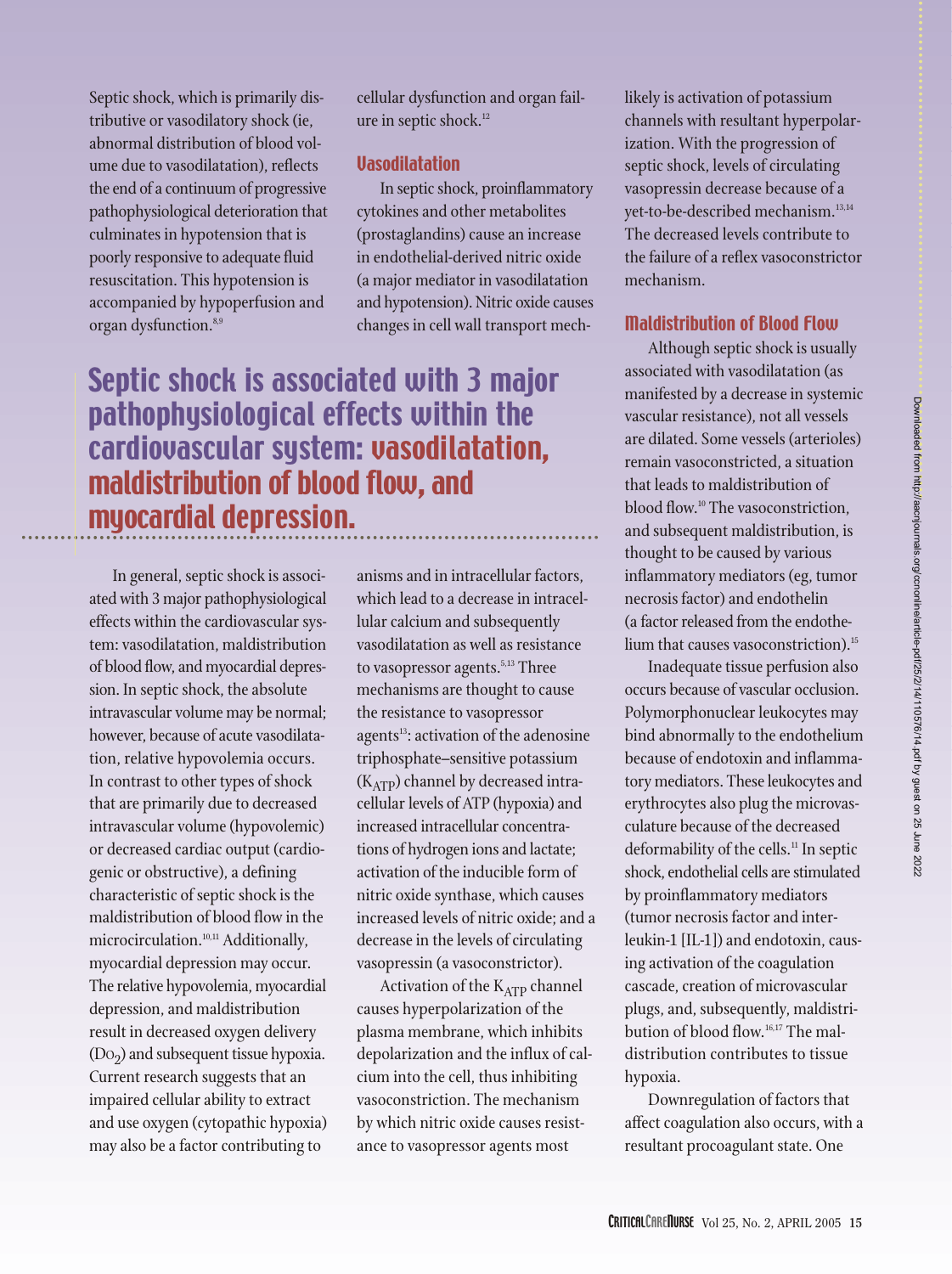factor in the coagulation cascade that has received increased attention is activated protein C. In approximately 85% of patients with septic shock, protein C levels are decreased,<sup>18</sup> and the presence and severity of the deficiency of activated protein C are associated with poor clinical outcomes.<sup>19</sup> Endogenous activated protein C has anti-inflammatory, antithrombotic, and profibrinolytic effects<sup>20</sup> (Figure 1). The anti-inflammatory effects of activated protein C involve inhibition of the release of inflammatory mediators (IL-1, IL-6, and tumor necrosis factor- $\alpha$ ) by monocytes, inhibition of the rolling of monocytes and neutrophils on the injured endothelium, and limitation of neutrophil adhesion to the endothelium.<sup>22</sup> Additionally, through its inhibitory effects on thrombin formation (described later), activated protein C limits the initiation of the inflammatory response. Thrombin stimulates the release of IL-8 and the synthesis of plateletactivating factor. IL-8 and plateletactivating factor cause the activation, recruitment, and binding of neutrophils and monocytes, which lead to a proinflammatory response in patients with sepsis.<sup>23</sup>

The coagulation system primarily affected by sepsis is the tissue factor



Abbreviations: IL, interleukin; TAFI, thrombin-activatable fibrinolysis inhibitor; TNF-α, tumor necrosis factor-α.

Reprinted from Ely et al,<sup>21</sup> with permission from the American Association of Critical-Care Nurses.

pathway (extrinsic pathway). Under normal conditions, tissue factor is expressed when the endothelium is injured. In sepsis, thrombin and IL-6 stimulate endothelial cells and macrophages to upregulate the expression of tissue factor. Regardless of the mechanism that initiates the coagulation cascade, tissue factor activates factor VII. This step is controlled by the enzyme tissue factor pathway inhibitor (TFPI). Factor VIIa in conjunction with factor VIIIa (from the intrinsic coagulation cascade) cause activation of factor X. Factor Xa in combination with factor Va, phospholipids, and calcium creates a complex that converts prothrombin to thrombin. Thrombin then cleaves the fibrinogen molecule to create fibrin, which subsequently develops a fibrin clot.

Protein C is activated when thrombin interacts with endothelial cells, which have protein-bound thrombomodulin (a clotting enzyme that activates thrombin). Activated protein C acts in a feedback loop to limit thrombin formation by inactivation of factors Va and VIIIa. In sepsis, thrombomodulin is cleaved from the endothelium; thus, protein C activation is decreased. Additionally, TFPI activity is decreased because of proteases released by neutrophils, decreasing the feedback inhibition of the activation of factor VII. The combination of the increased activation of the tissue factor pathway and the decreased effects of TFPI and activated protein C leads to a procoagulant state.<sup>24</sup>

The profibrinolytic effects of activated protein C are mediated through tissue plasminogen activator, an enzyme that converts plasminogen to plasmin. Plasmin dissolves clots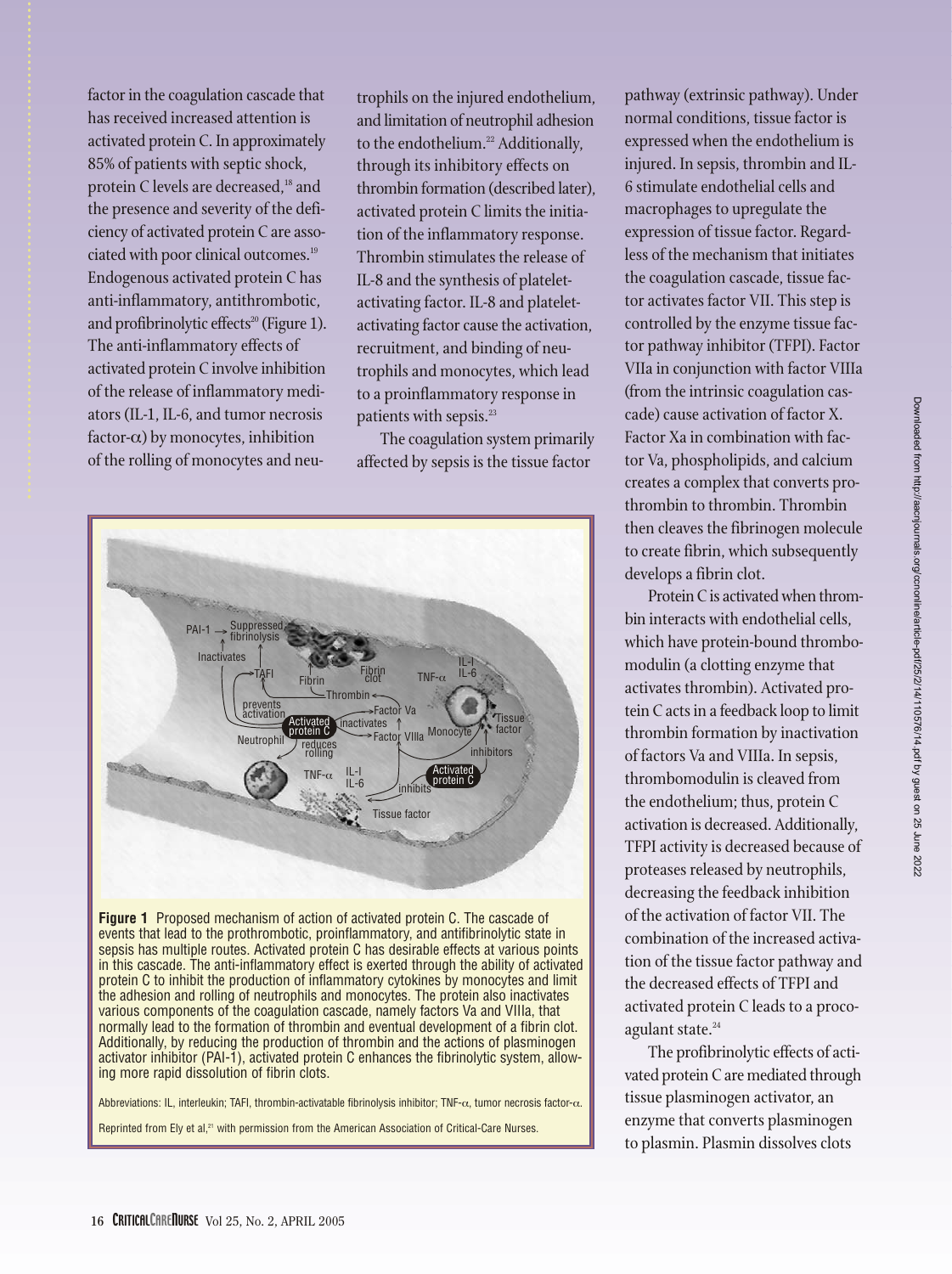by degrading fibrin and fibrinogen. Tissue plasminogen activator is inhibited by the enzyme plasminogen activator inhibitor-1. Activated protein C limits the activity of plasminogen activator inhibitor-1, thus increasing fibrinolysis and promoting the degradation of microthrombi. Activated protein C also exerts an indirect profibrinolytic effect by inhibiting the release of thrombinactivatable fibrinolysis inhibitor. Under normal circumstances, thrombin-activatable fibrinolysis inhibitor protects the clot by restricting the binding of tissue plasminogen activator and further activation of plasminogen. Again, in sepsis, decreased levels of activated protein C reduce this fibrinolytic activity.

The importance of altered coagulation in increasing morbidity and mortality in severe sepsis was indicated in the Recombinant Human Activated Protein C Worldwide Evaluation in Severe Sepsis (PROWESS) trial, which involved the administration of recombinant activated protein C, drotrecogin alfa (activated), to patients with severe sepsis.<sup>22,25</sup> Compared with administration of a placebo, treatment with drotrecogin alfa (activated) at a dose of 24 µg/kg per hour for 96 hours, which mimics the effects of endogenous activated protein C (anti-inflammatory, antithrombotic, and profibrinolytic effects),<sup>26</sup> resulted in a 16% decrease in the relative risk of death, despite a 1.5% increase in risk for serious bleeding.<sup>18,27-30</sup> Additionally, compared with patients who received the placebo, patients who received drotrecogin alfa (activated) had less cardiovascular dysfunction, a faster resolution of cardiovascular or pulmonary dysfunction, and a slower

onset of hematologic dysfunction.<sup>25</sup> This reduction in organ dysfunction may contribute to the overall reduction in mortality associated with this medication. For further information on this topic, several excellent articles<sup>21,22,31,32</sup> on sepsis and, more specifically, activated protein C and drotrecogin alfa (activated) are available.

The humoral response to sepsis leads to altered vascular permeability. Proinflammatory mediators (eg, bradykinin) and cytokines (eg, tumor necrosis factor) along with activated leukocytes increase vascular permeability, allowing fluid and protein to leak out of the intravascular space into the interstitial space. This leakage further decreases the circulating blood volume and interferes with the diffusion of oxygen to the tissues.<sup>33</sup>

shock, despite the hyperdynamic state, have myocardial depression, which is often manifested as decreased ejection fraction, ventricular dilatation, and a flattening of the Frank-Starling curve after fluid resuscitation.<sup>35,36</sup>

Overt myocardial depression in septic shock occurs in a few patients and is characterized by reversible biventricular dilatation, decreased ejection fraction, altered myocardial compliance, and decreased contractile response to fluid resuscitation and catecholamines.<sup>34,37,38</sup> Although damage to myocardial cells (as indicated by increased troponin levels) may occur, myocardial depression is not primarily caused by altered coronary perfusion or global ischemia, but rather by myocardial depressant factors.39,40 These substances, most likely tumor necrosis factor- $\alpha$  and

Compared with similarly resuscitated trauma patients, patients with septic shock, despite the hyperdynamic state, have myocardial depression, which is often manifested as decreased ejection fraction, ventricular dilatation, and a flattening of the Frank-Starling curve after fluid resuscitation.

#### Myocardial Depression

With adequate fluid resuscitation, patients with septic shock typically have a hyperdynamic state characterized by increased cardiac output and decreased systemic vascular resistance (with or without a decrease in mean arterial pressure [MAP]).<sup>34</sup> Compared with similarly resuscitated trauma patients, patients with septic

IL-1β, are released as a part of the inflammatory cascade and appear to cause myocardial depression through pathological generation of nitric oxide and cyclic guanosine monophosphate along with altered signal transduction by β-adrenergic receptors.<sup>3,34,36,41</sup> The altered β-adrenergic signal transduction may be due to decreased levels of a cell membrane protein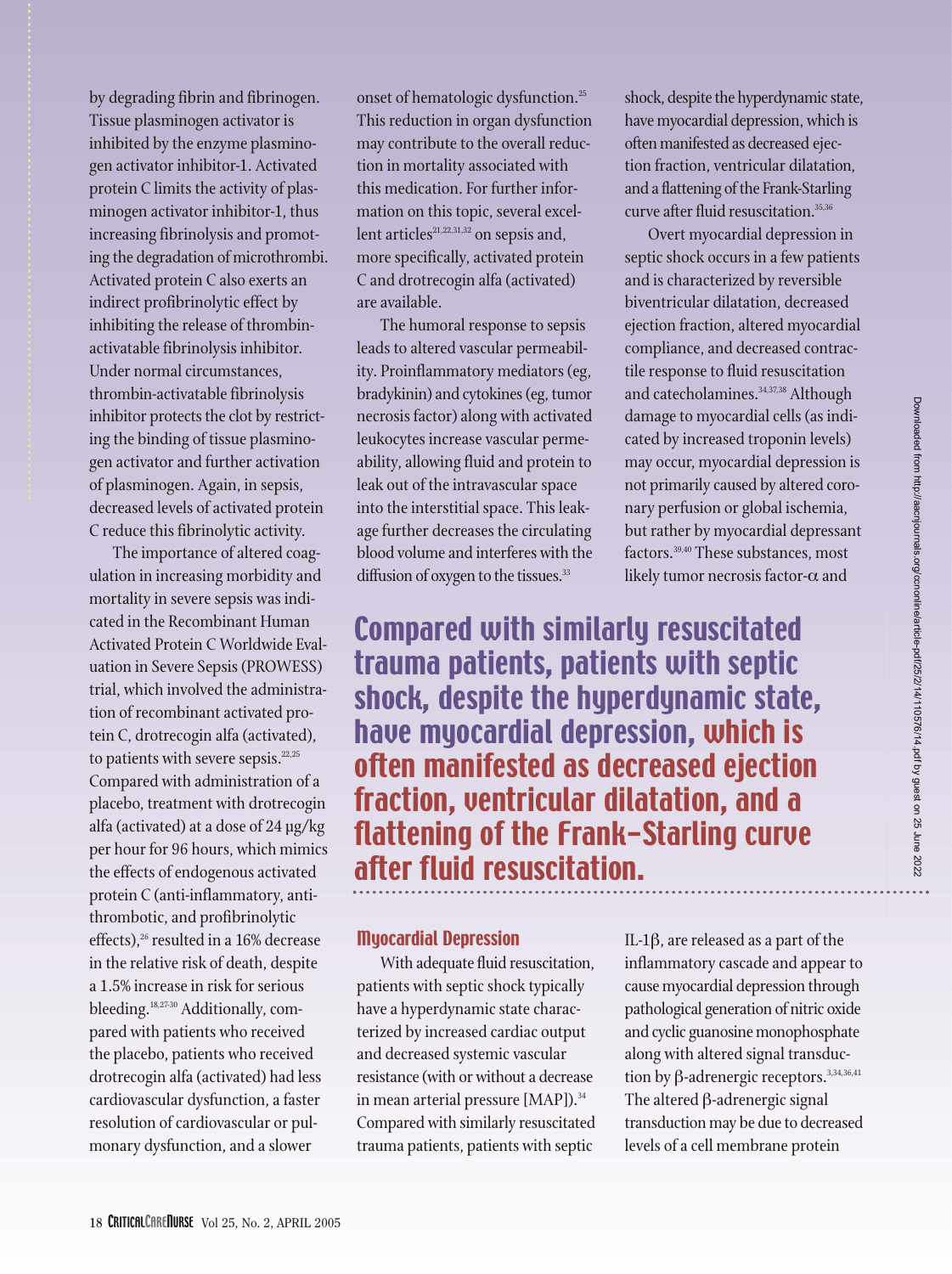necessary for β-adrenergic binding and signal transduction and subsequently impaired activation of cyclic adenosine monophosphate.  $42,43$ 

The acute cardiovascular changes (dilatation, decreased ejection fraction, and so on) persist for up to 4 days and then, in survivors, return to normal during a period of 7 to 10 days. Paradoxically, survivors are more likely than nonsurvivors to initially have greater myocardial depression.34 However, compared with nonsurvivors, survivors have an early improvement in ventricular function.<sup>44,45</sup>

#### Monitoring Outcomes of Therapy

Recognition of the early signs and symptoms of septic shock is pivotal in improving patients' outcomes. The diagnostic characteristics of septic shock<sup>46,47</sup> are summarized in Table 1. Appropriate monitoring of patients with septic shock is imperative, with specific consideration given to detecting changes in perfusion and tissue oxygenation. Basic monitoring should include pulse oximetry, electrocardiography, and invasive blood pressure monitoring. Central venous pressure monitoring or pul-

#### **Table 1** Diagnostic criteria for sepsis

Infection, documented or suspected, and some of the following: **General variables**

- Fever (core temperature > 38°C)
- Hypothermia (core temperature < 36°C)
- Heart rate > 90/min
- Tachypnea
- Altered mental status
- Significant edema or positive fluid balance (> 20 mL/kg over 24 hours)
- Hyperglycemia (plasma glucose > 120 g/dL) in patients without diabetes

#### **Inflammatory variables**

- Leukocytosis (WBC count > 12 000/µL)
- Leukopenia (WBC count < 4000/µL)
- Normal WBC count with > 10% immature forms

#### **Hemodynamic variables**

- Arterial hypotension (SBP < 90 mm Hg, MAP < 70 mm Hg or an SBP decrease > 40 mm Hg in adults)
- $Sv0<sub>2</sub> > 70%$
- Cardiac index > 3.5 L/min/m2

#### **Organ dysfunction variables**

- Arterial hypoxemia (Pao<sub>2</sub>/Fio<sub>2</sub> < 300)
- Acute oliguria (UOP < 0.5 mL/kg/hr)
- Creatinine increase > 0.5 mg/dL
- Coagulation abnormalities (INR > 1.5 or aPTT > 60 seconds)
- Ileus (absent bowel sounds)
- Thrombocytopenia (platelet count < 100 000/µL)
- Hyperbilirubinemia (plasma total bilirubin > 4 g/dL)

#### **Tissue perfusion variables**

- Hyperlactatemia (> 1 mmol/L)
- Decreased capillary refill or mottling

Abbreviations: aPTT, activated thromboplastin time; F10<sub>2</sub>, fraction of inspired<br>oxygen; INR, international normalized ratio; SBP, systolic blood pressure; Sv0<sub>2</sub>, venous oxygen saturation; UOP, urine output; WBC, white blood cell count.

Reprinted from Levy et al,<sup>47</sup> with permission.

monary artery catheterization, along with measurements of venous oxygen saturation (mixed  $[S\bar{v}o_2]$  or central venous  $[Scvo<sub>2</sub>]$ ), may be useful in evaluating cardiovascular status if a patient is refractory to initial volume resuscitation or if oxygenation indices will be used as the end point of resuscitation.<sup>6,48</sup>

#### Monitoring Tissue **Oxugenation**

As noted earlier, septic shock is the result of hypotension, hypoperfusion, maldistribution of blood, and the inability of cells to use oxygen.

Therefore, monitoring and evaluating specific indicators of tissue hypoxia (eg, serum levels of lactate,  $S\bar{v}o<sub>2</sub>$  or Scv $O_2$ , gastric intramucosal Pc $O_2$  $[Pico<sub>2</sub>]$ ) is warranted in critically ill patients because the standard indices of hemodynamic stability (ie, blood pressure, heart rate, and urine output) may be normal despite continued tissue hypoxia. In one study,<sup>49</sup> 36 critically ill patients who were resuscitated to a heart rate of 50/min to 120/min and a MAP of 70 to 110 mm Hg continued to have signs of tissue hypoxia: lactate level greater than 2 mmol/L and ScvO<sub>2</sub> less than 65%. Additionally, although interventions were undertaken to improve tissue oxygenation for these patients (as indicated by achieving a goal of a lactate level  $\langle 2 \text{mmol/L} \rangle$  and an increase in Scvo<sub>2</sub> to > 65%), no changes in the blood pressure or heart rate occurred. Similar results have been observed in patients with cardiogenic shock<sup>50</sup> and in trauma victims.<sup>51</sup>

Use of standard end points (eg, MAP > 60 mm Hg) may be insufficient to ensure adequate tissue perfusion. LeDoux et al<sup>52</sup> did a study of patients with septic shock who required vasopressor therapy to maintain MAP at 60 mm Hg or greater despite fluid resuscitation to a pulmonary artery occlusion pressure (PAOP) of 12 mm Hg or greater. These patients subsequently had their MAP increased from 65 mm Hg to 85 mm Hg with norepinephrine. Although the norepinephrine caused the cardiac index to increase, no improvement occurred in indicators of tissue perfusion (lactate level,  $Pic_{2}$ ). For example, the patients' mean (SD) lactate level was 3.1 (0.9) mmol/L at a MAP of 65 mm Hg and 3.0 (0.9) mmol/L at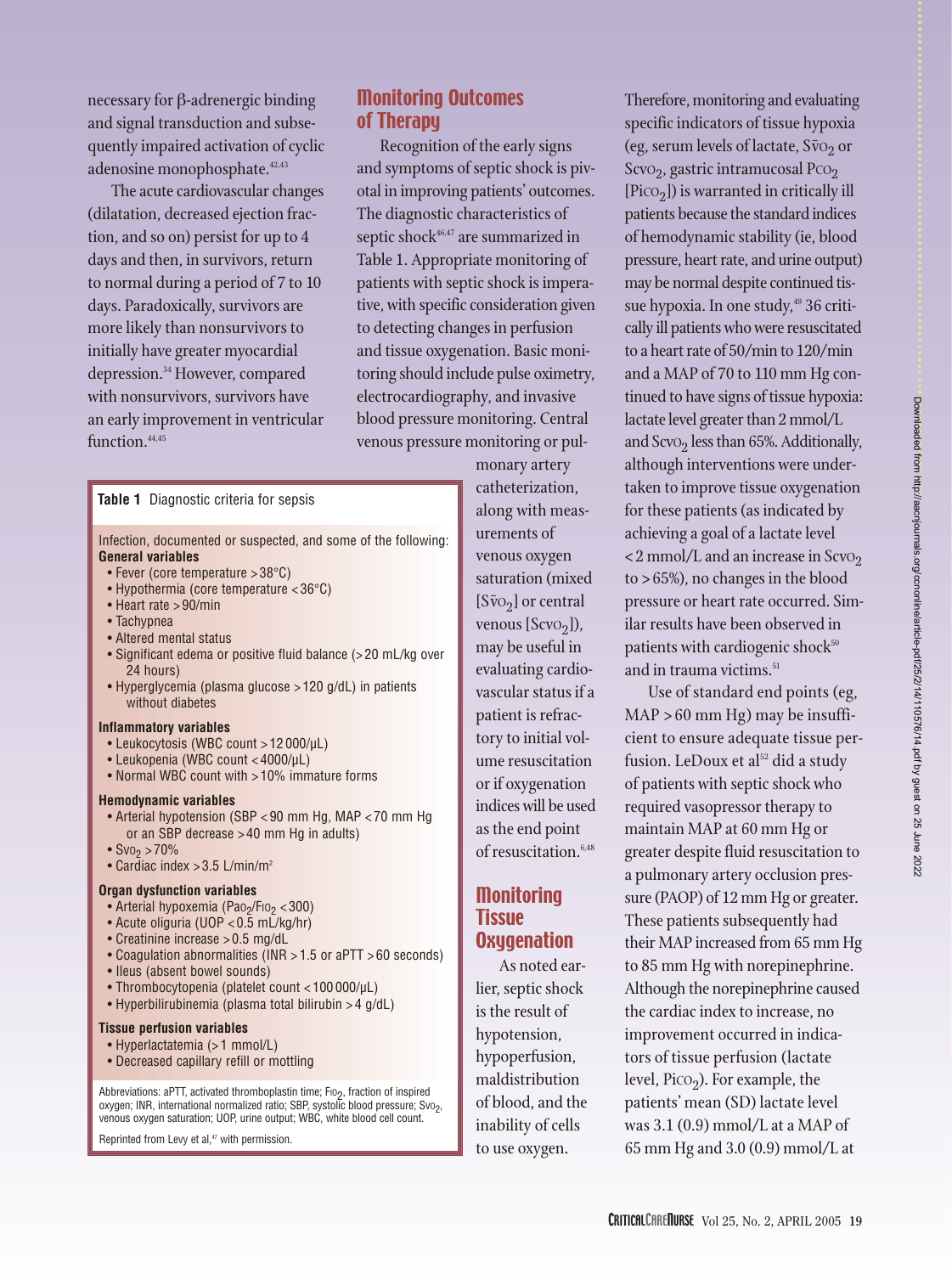a MAP of 85 mm Hg. Therefore, standard hemodynamic indices may not be sensitive indicators of changes in tissue oxygenation, and the use of global ( $Do<sub>2</sub>$  and oxygen consumption <sup>[</sup> .<br>.<br>.  $\rm{No}_2$ ], serum lactate levels, and  $\rm{S\bar{v}O}_2$ or Scv $o_2$ ) and regional indices (gastric tonometry or sublingual capnometry) may be necessary (Table 2). A discussion of the basic principles underlying the monitoring of each of these indices and evidence-based examples of the usefulness of the measurements are presented in the following sections.

#### Global Oxygenation

Several global indicators of tissue oxygenation are used in critical care.

The calculation and/or direct measurement of  $Do_2$  and  $Vo_2$ ,  $S\bar{vo}_2$ , and serum levels of lactate may provide insight into overall oxygenation status. Oxygen Delivery and Consumption

 $Do<sub>2</sub>$  is the amount of oxygen delivered to the tissues each minute and is described by the following equation:

> $Do_2 = Cao_2 \times CO \times 10$ , where  $CaO<sub>2</sub>$  is arterial oxygen content (the amount of oxygen carried in 100 mL of arterial blood) and CO is cardiac output. Ca $O<sub>2</sub>$  is calculated by multiplying the oxygen saturation of arterial blood (Sa $O_2$ ) by the hemoglobin (Hgb) concentration and a constant

(1.36) that describes the amount of oxygen that 1 g of hemoglobin is capable of transporting.

 $CaO<sub>2</sub> = SaO<sub>2</sub> \times Hgb \times 1.36$ For example,  $CaO<sub>2</sub> = (0.99 \times 15 \text{ g/dL})$  $\times$  1.36) = approximately 20 g/dL.

In order to calculate  $Do_2$ , the Ca $\Omega$ <sub>2</sub> is multiplied by the cardiac output by 10. A normal  $Do_2$  is approximately 1000 mL/min. If the cardiac index (calculated as cardiac output in liters per minute divided by body surface area in meters squared) is used rather than the cardiac output, a normal indexed  $Do_2 (Do_2 I)$  is approximately 500 mL/ (min  $\cdot$  m<sup>2</sup>).

Evaluation of the factors that affect  $Do_2$  provides important infor-

| Table 2 Tissue oxygenation indices                                     |                                                                                                                                                                                                                                                                                                                                             |  |  |  |  |  |  |
|------------------------------------------------------------------------|---------------------------------------------------------------------------------------------------------------------------------------------------------------------------------------------------------------------------------------------------------------------------------------------------------------------------------------------|--|--|--|--|--|--|
| Index/Parameter                                                        | Value                                                                                                                                                                                                                                                                                                                                       |  |  |  |  |  |  |
| Oxygen delivery (Do <sub>2</sub> )                                     | Normal ~1000 mL/min<br>Indexed to cardiac index (D <sub>02</sub> I) ~500 mL/(min $\cdot$ m <sup>2</sup> )                                                                                                                                                                                                                                   |  |  |  |  |  |  |
| Oxygen consumption $(V_0)$                                             | Normal $\sim$ 250 mL/min<br>Indexed to cardiac index ( $\dot{V}$ <sub>02</sub> l) ~125 mL/(min $\cdot$ m <sup>2</sup> )                                                                                                                                                                                                                     |  |  |  |  |  |  |
| Oxygen extraction ratio (OER)                                          | Normal 0.25<br>Comment: If $Do_2$ is decreased, $Vo_2$ is maintained by increased oxygen extraction                                                                                                                                                                                                                                         |  |  |  |  |  |  |
| Cardiac index-OER ratio                                                | Normal 12 (cardiac index of 3 and an OER of 0.25)<br>Plot on graph to evaluate patients' cardiovascular function<br>A ratio <10 indicates inadequate cardiovascular response necessitating increased<br>oxygen extraction<br>Comment: In septic shock, a ratio < 10 may indicate myocardial depression or<br>inadequate fluid resuscitation |  |  |  |  |  |  |
| Mixed venous oxygen saturation $(S\bar{v}o_2)$                         | Normal ~65%-75%<br>A value <50% indicates severe oxygen deficit                                                                                                                                                                                                                                                                             |  |  |  |  |  |  |
| Central venous oxygen saturation (Scvo <sub>2</sub> )                  | Normal $~1$ 70%<br>Comment: $S$ cvo <sub>2</sub> > right atrial oxygen saturation > $S\bar{v}$ <sub>02</sub>                                                                                                                                                                                                                                |  |  |  |  |  |  |
| Lactate concentration                                                  | Normal <2 mmol/L<br>Monitor trends; failure of lactate levels to decrease with treatment has poor<br>prognostic implications<br>Rule out other causes of increased lactate levels (epinephrine, washout effect)                                                                                                                             |  |  |  |  |  |  |
| Gastric mucosal Pco <sub>2</sub> (Pico <sub>2</sub> )                  | Normal Pico <sub>2</sub> -Paco <sub>2</sub> gap 2-10 mm Hg<br>A gap > 20 mm Hg is associated with increased complications and mortality<br>Goal: Maintain Pico <sub>2</sub> -Paco <sub>2</sub> gap < 25 mm Hg to avoid anaerobic metabolism<br>Comment: Further research into the end points of resuscitation for septic shock is<br>needed |  |  |  |  |  |  |
| Partial pressure of sublingual carbon dioxide<br>(Pslco <sub>2</sub> ) | Normal Pslco <sub>2</sub> -Paco <sub>2</sub> gap < 10 mm Hg<br>Gradient > 25 mm Hg indicates onset of anaerobic metabolism<br>Comment: Further research into the end points of resuscitation for septic shock is<br>needed                                                                                                                  |  |  |  |  |  |  |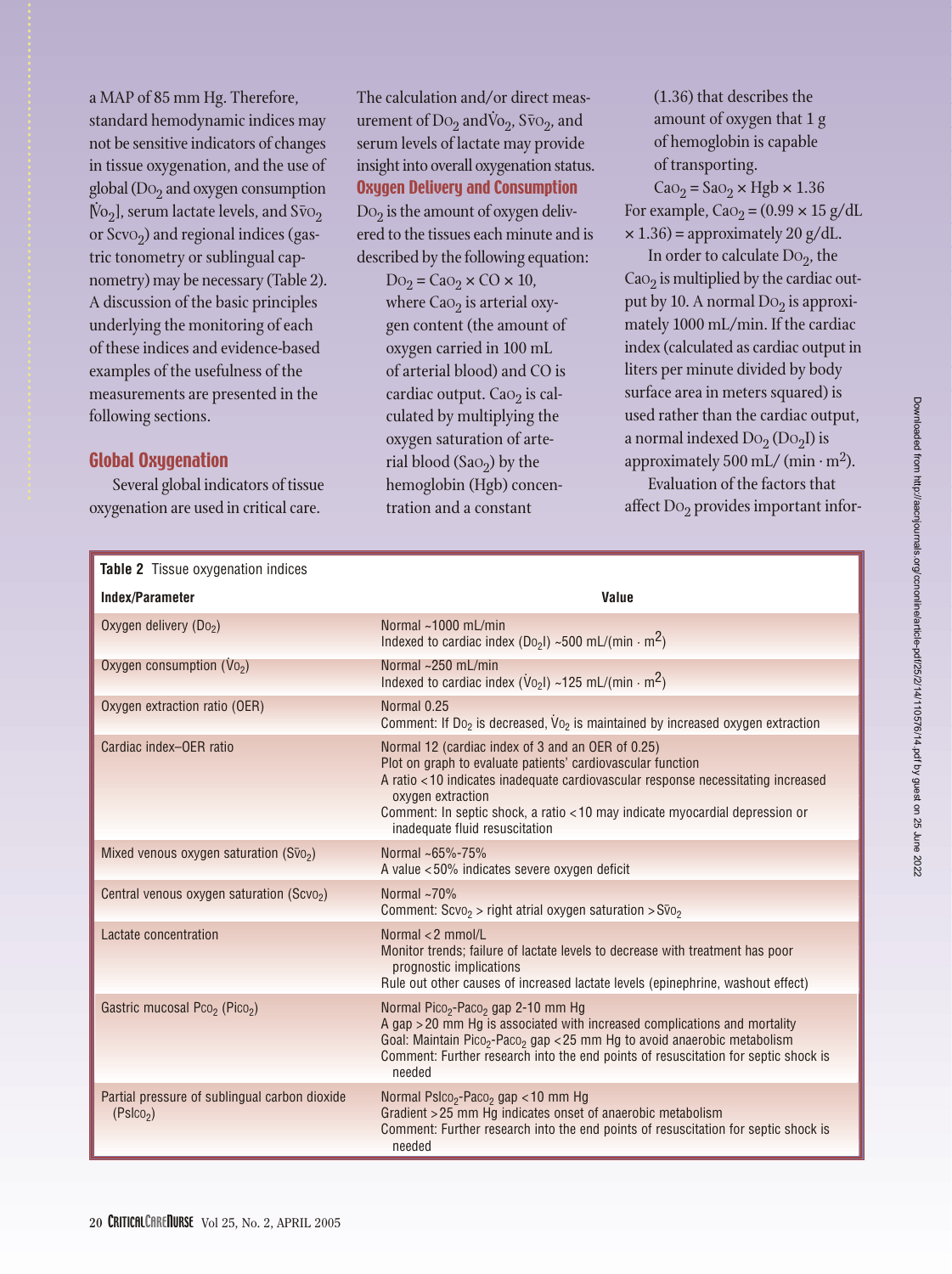mation for guiding therapy to optimize tissue oxygenation. For example, if  $Do<sub>2</sub>$  is decreased, the initial assessment should include an evaluation of the 3 primary factors that affect it: cardiac output,  $Sao<sub>2</sub>$ , and hemoglobin concentration. However, a normal  $Do<sub>2</sub>$  cannot be taken as an indicator of normal values for these 3 factors. For example, if the hemoglobin concentration or Sa $O_2$  decreases, the D $O_2$ will remain the same if the cardiac output can increase. In a patient with cardiac disease, an increase in cardiac output may not be possible, and decreased  $Do_2$  will occur unless interventions are implemented to improve the Sa $O<sub>2</sub>$  or hemoglobin concentration. Thus, the isolated assessment of any single factor that affects  $Do_2$ may lead to an erroneous evaluation of a patient's  $Do_2$  status.

 $\dot{V}_{O<sub>2</sub>}$ , which represents all oxidative reactions in the body, can be estimated by using the Fick equation, which is the product of cardiac output and the arteriovenous oxygen content difference (arterial oxygen saturation-venous oxygen saturation):

> $\text{Vo}_2 = [\text{CO} \times 1.36 \times \text{Hgb} \times$  $(Sao_2 - Svo_2)] \times 10$

Direct measurement of  $\dot{V}o_2$  at the bedside can also be accomplished by using indirect calorimetry with a metabolic cart. However, this measurement is cumbersome and requires that the patient's condition be relatively stable.

Despite these limitations,  $Do_2$  $\frac{1}{2}$  copies these immediately,  $\frac{1}{2}$   $\frac{1}{2}$  and  $\dot{V}$ <sup>2</sup> measurements have been used to guide therapy aimed at optimizing patients' hemodynamic status and creating normal or supranormal  $Do<sub>2</sub>$ . The rationale for supranormal  $Do_2$  was based on the fact that a theoretical oxygen debt develops when an imbalance exists between oxygen

supply and consumption. The goal of normal or supranormal  $Do_2$ (cardiac index  $> 4.5$  L · min<sup>-1</sup> · m<sup>-2</sup>,  $Do_2I > 600$  mL/ (min · m<sup>2</sup>),  $\dot{V}$  $\mathrm{Vo}_2$  $> 170$  mL/(min  $\cdot$  m<sup>2</sup>) was to reverse the oxygen debt.<sup>53,54</sup> Initial studies suggested that "supranormalization" of  $Do_2$  improved survival in high-risk surgical patients.<sup>55,56</sup> However, controlled clinical trials did not reveal any benefit, and attempts to achieve a supranormal state may cause adverse outcomes in some patients.<sup>54,57-59</sup> The current interpretation of these earlier results is that the relationship between the achievement of supranormal  $Do<sub>2</sub>$  and survival may simply reflect a patient's physiological reserve rather than be a direct beneficial effect of the increased  $Do<sub>2</sub>$ .

Recent evidence $6,60$  suggests that although achieving normal  $Do<sub>2</sub>$  is important, the timing of the initiation of goal-directed therapy may be the critical factor. In a study $6$  of 263 patients who had severe sepsis or septic shock when they arrived at the emergency department, a random sample of 133 received standard care (volume resuscitation, blood transfusion, and vasoactive medications adjusted to achieve a central venous pressure of 8-12 mm Hg,  $MAP \geq 65$  mm Hg, and urine output  $\geq$  0.5 mL/kg per hour). The other 130 patients received 6 hours of early goal-directed therapy, that is, a combination of standard care and additional resuscitation to achieve an Scv $O<sub>2</sub>$  greater than 70% as an indicator of adequate tissue oxygenation. In-hospital mortality was 30.5% for the group given early goal-directed therapy and 46.5% for the group given standard therapy, an absolute reduction in in-hospital mortality

of 16% for the patients given goaldirected therapy. These results are in contrast to the lack of changes in outcomes or the increases in morbidity and mortality that occurred in other studies<sup>54,57</sup> when optimization strategies were used in patients who already had organ dysfunction. **Oxygen Extraction Ratio** Rather than a simple evaluation of  $Do<sub>2</sub>$  and  $\rm\dot{Vo}_{2}$ , a more sensitive indicator of the adequacy of the balance between  $Do<sub>2</sub>$  and oxygen demand, the oxygen extraction ratio (OER), can be used. The OER is described by the following equation, in which  $C\bar{v}o_2$  indicates mixed venous oxygen content:

$$
OER = (Cao2 - C\bar{v}o2)/Cao2
$$
  
= [(Hgb × 1.36 × Sao<sub>2</sub>) -  
(Hgb × 1.36 × S\bar{v}o<sub>2</sub>)]/(Hgb  
× 1.36 × Sao<sub>2</sub>) = (Sao<sub>2</sub> -  
S\bar{v}o<sub>2</sub>)/Sao<sub>2</sub>

The last equation is particularly useful because the Sao<sub>2</sub> and S $\bar{v}$ <sub>O2</sub> values can be readily measured at the bedside. A normal OER is approximately 0.25 (ie, 25% of the oxygen delivered is consumed). Under normal conditions, as the  $Do_2$  varies, the  $Vo_2$ remains stable because of variations in oxygen extraction, that is, the  $\rm\acute{vo}_2$ is independent of the  $Do_2$ . However, if the  $Do_2$  decreases below a critical level, the V<sub>2</sub> becomes dependent on the amount of oxygen delivered.<sup>61</sup> Although oxygen extraction increases in an attempt to maintain adequate tissue oxygenation, a point is reached at which no further oxygen can be extracted and anaerobic metabolism ensues. No absolute value exists at which this critical level is reached, but in anesthetized patients, the critical point can occur at a  $Do<sub>2</sub>I$  of  $330 \text{ mL}/(\text{min} \cdot \text{m}^2)$  (8 mL/min per kilogram).<sup>62,63</sup> Conversely, in 9 patients with septic shock and 8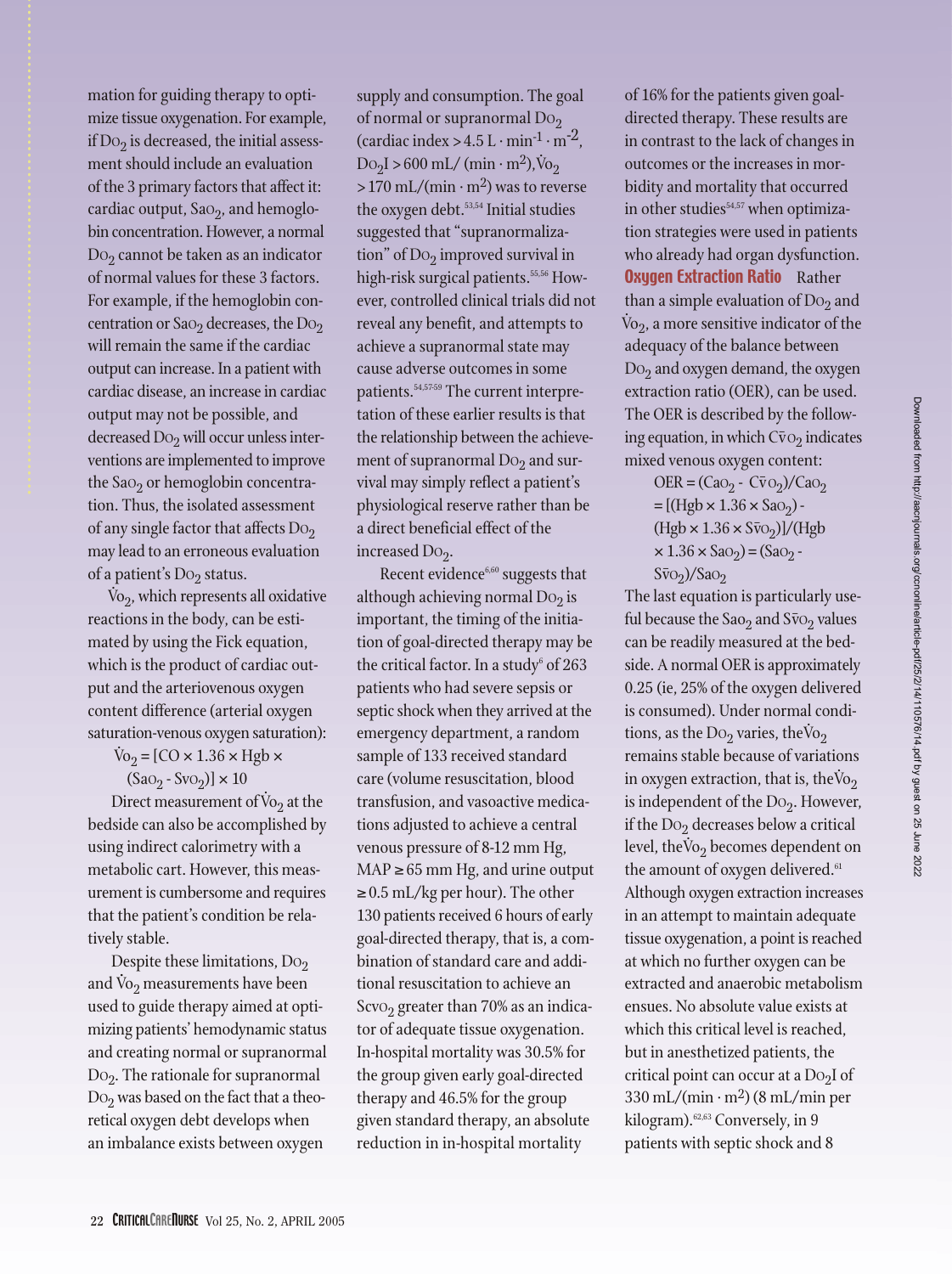patients without septic shock, differences in the critical level for  $Do<sub>2</sub>I$ (3.8 vs 4.5 mL/min per kilogram) were not significant,<sup>59</sup> although the absolute value is considerably lower than that observed in the anesthetized patients. Additionally, an overall whole-body OER of 0.60 to 0.75 is generally considered the critical point for the onset of anaerobic metabolism.59,64

The OER may be prognostic. In a study $65$  of critically ill surgical patients, the OER was increased in patients who had an increased length of stay in the intensive care unit. OERs were 0.36 for patients whose stay was greater than 5 days and 0.31 for those whose stay was fewer than 5 days. Similar results occurred in patients with severe sepsis or septic shock.<sup>66</sup> The increased OER reflects compensation for decreased Do<sub>2</sub>. Ratio of Cardiac Index to OER Evaluation of the OER relative to the cardiac index may provide additional information in determining whether a patient's cardiac index is sufficient to meet the oxygen demands of the body.67,68 If the cardiac response to increased oxygen demands is insufficient, the body will respond by extracting more oxygen (ie, an increased OER with a subsequent decrease in the SvO<sub>2</sub>). The relationship between the cardiac index and the OER can be assessed to provide insight into the patient's cardiac function, particularly if the patient is anemic. The normal cardiac index– OER ratio is 12 (for a cardiac index of 3.0 and an OER of 0.25); a value of 10 reflects the lower limits of normal (eg, a cardiac index of 2.5 and a normal OER of 0.25). Normally an  $\frac{1}{2}$  increase  $\frac{1}{2}$  is responded to by an increase in cardiac output, OER, or

both. However, if cardiac function is impaired such that the cardiac output does not increase, the only response to the increased oxygen requirements is an increase in oxygen extraction. This altered response will lead to a decrease in the cardiac index–OER ratio. For example, if the cardiac index is 2.0 and the OER is 0.30, the cardiac index-OER ratio is 6.7.<sup>67</sup> Conversely, in patients with sepsis with an increased cardiac index and a normal or low OER, the ratio will be increased.<sup>68</sup> For example, if the cardiac index is 4.5 and the OER is 0.22, the ratio is 20.

Yalavatti et al<sup>69</sup> studied 60 patients with septic shock who did or did not have cardiac disease who were also anemic (hemoglobin ≤ 10 g/dL). In the patients with septic shock and underlying heart failure, the cardiac index–OER ratio was less than 10 in

a majority of patients, indicating a greater increase in OER (mean 0.35, SD 0.09) than in cardiac index (mean 3.0, SD 1.0) to meet the oxygen demands. In contrast, in patients without cardiac disease the cardiac index–OER was greater than 10 in 16 of 20 patients (cardiac index: mean 3.9, SD 0.9; OER: mean 0.29, SD 0.08). In the remaining 4 patients in this latter group, 3 were hypovolemic and 1 had sepsisinduced myocardial depression. Of note, the PAOP did not differ significantly between patients with and without hypovolemia in the group without cardiac disease. Thus, the cardiac index–OER ratio was useful in identifying a relative intolerance to anemia and in unmasking myocardial depression or hypovolemia.<sup>69</sup>

In patients with a cardiac index– OER ratio less than 10 and normal cardiac function, further evaluation of volume status is warranted. An algorithm for interpretation of the cardiac index–OER ratio is provided in Figure 2.

Lactate Levels Under aerobic conditions, the complete oxidation of 1 molecule of glucose via the tricarboxylic acid cycle produces 38 molecules of ATP (Figure 3). An intermediary mole-



**Figure 2** Algorithm illustrating the use of the ratio of cardiac index to oxygen extraction ratio (CI/O<sub>2</sub>ER). A ratio of 10 to 12 (cardiac index = 2.5-3.0 and O<sub>2</sub>ER = 0.25) indicates adequate car-<br>diac compensation. However, if the cardiac index is inadequate, the response to an increase in oxygen consumption will be met by an increase in oxygen extraction, resulting in a decreased ratio (eg, for cardiac index = 2.0 and  $O_2ER = 0.30$ , ratio = 6.6). A ratio less than 10 is considered indicative of inadequate cardiac compensation. See text for further discussion.

Reproduced from Yalavatti et al,<sup>69</sup> with permission.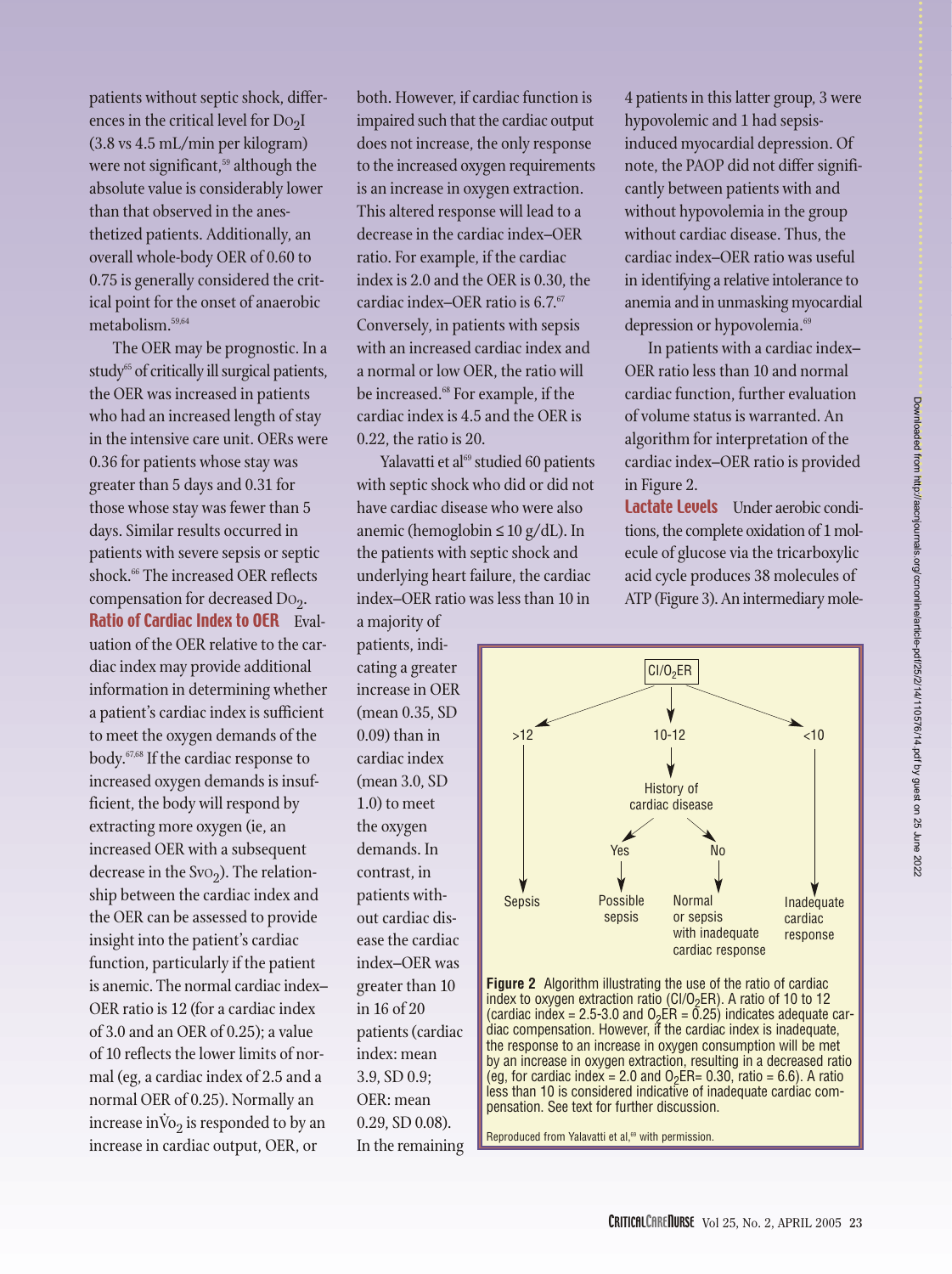

**Figure 3** Lactate production. Under aerobic conditions, glucose is metabolized to pyruvate. The pyruvate is converted to acetyl coenzyme A (Acetyl-CoA) by pyruvate dehydrogenase (PDH). The acetyl-CoA enters the tricarboxylic acid (TCA) cycle and undergoes oxidative phosphorylation. Oxygen is key to the final steps in this process. Under anaerobic conditions, pyruvate cannot enter the TCA cycle and is converted to lactate by lactic dehydrogenase (LDH). The breakdown of pyruvate leads to the formation of 2 molecules of adenosine triphosphate (ATP). The ATP molecules are subsequently broken down to adenosine diphosphate (ADP) and phosphorus (P), resulting in the release of hydrogen ions  $(H<sup>+</sup>)$ . The hydrogen ions bind with the lactate to form lactic acid.

cule in this process is pyruvate, which is transported into the mitochondria and subsequently converted to acetyl coenzyme A (the substance that enters the tricarboxylic acid cycle). Oxygen plays a key role in the final step of this process. Under anaerobic conditions, the absence of oxygen inhibits the oxidative process and the tricarboxylic acid cycle stops. As a result, pyruvate, which can no longer enter the mitochondria, is instead converted to lactate. Thus, lactate is an end product of anaerobic metabolism, and an increased level (>2 mmol/L) is considered a surrogate indicator of tissue hypoxia.

Increased levels of lactate (>4 mmol/L), particularly levels that do not decrease with treatment, are prognostic of organ failure and poor outcomes in patients with septic shock.70-72 However, the use of lactate

bed (eg, the gut) may be hypoxic without an increase in the serum concentration of lactate; thus, a normal serum lactate level does not necessarily indicate that a patient does not have regional tissue hypoxia.<sup>74</sup> Additionally, in patients with septic shock, increased lactate levels have been observed under conditions in which

levels as a bedside indicator of tissue hypoxia is complicated in patients with septic shock.<sup>73</sup> First, a vascular

oxygen delivery was adequate, or, conversely, when the oxygen delivery was increased, the lactate levels did not decrease.75 One factor that may contribute to this effect is increased levels of endogenous epinephrine or the administration of exogenous epinephrine, which increases lactate production in welloxygenated tissues.<sup>76,77</sup>

General recommendations for the use of lactate

are to follow trends rather than a single measurement and to first rule out causes of tissue hypoxia before assuming that other factors are contributing to the increased lactate levels. Gastric tonometry and, more recently, sublingual capnography (see following) also show the delay between the onset of tissue hypoxia and increased levels of serum lactate and conversely the delay between the resolution of hypoxia and a decrease in lactate. Therefore, hypoxia may still occur when patients with septic shock have a normal lactate level. Mixed Venous Oxygen Saturation  $S\bar{v}$ <sub>2</sub> reflects the venous effluent from all vascular beds. The  $S\bar{v}o_2$ , which is obtained from blood aspirated from the pulmonary artery,

and can be directly measured by using CO-oximetry, is described by the following equation:

 $S\bar{v}_{Q} = SaO_2 - [(\dot{V}_{Q}/CO) \times$  $1.36 \times Hgb \times 10$ 

Under conditions of normal oxygenation, stable  $\dot{V}o_2$ , and normal hemoglobin levels,  $S\bar{v}o<sub>2</sub>$  has been used as a surrogate indicator of cardiac output. However,  $S\bar{v}o_2$  is affected by factors that increase or decrease  $\dot{V}$  and that increase or decrease  $\dot{V}$ <sub>2</sub> and  $Do<sub>2</sub>$ . Thus, its interpretation must be viewed in light of other factors that can affect  $\dot{V}o_2$  (Table 3) and cause an imbalance between oxygen supply and demand.

A low  $S\bar{v}o_2$  reflects decreased Do<sub>2</sub> and/or increased  $\dot{V}o_2$  at the tissue level. The 3 primary factors that affect  $Do<sub>2</sub>$  (cardiac output, hemoglobin

| <b>Table 3</b> Factors that affect oxygen consumption                                                     |                                                                   |  |  |  |  |  |  |  |
|-----------------------------------------------------------------------------------------------------------|-------------------------------------------------------------------|--|--|--|--|--|--|--|
| <b>Factors that cause increases</b>                                                                       | <b>Factors that cause decreases</b>                               |  |  |  |  |  |  |  |
| Fever<br>Pain<br>Anxiety/agitation<br>Shivering<br>Nursing care (bathing, turning)<br>Sepsis/septic shock | Decreased body temperature<br>Analgesia<br>Sedation<br>Anesthesia |  |  |  |  |  |  |  |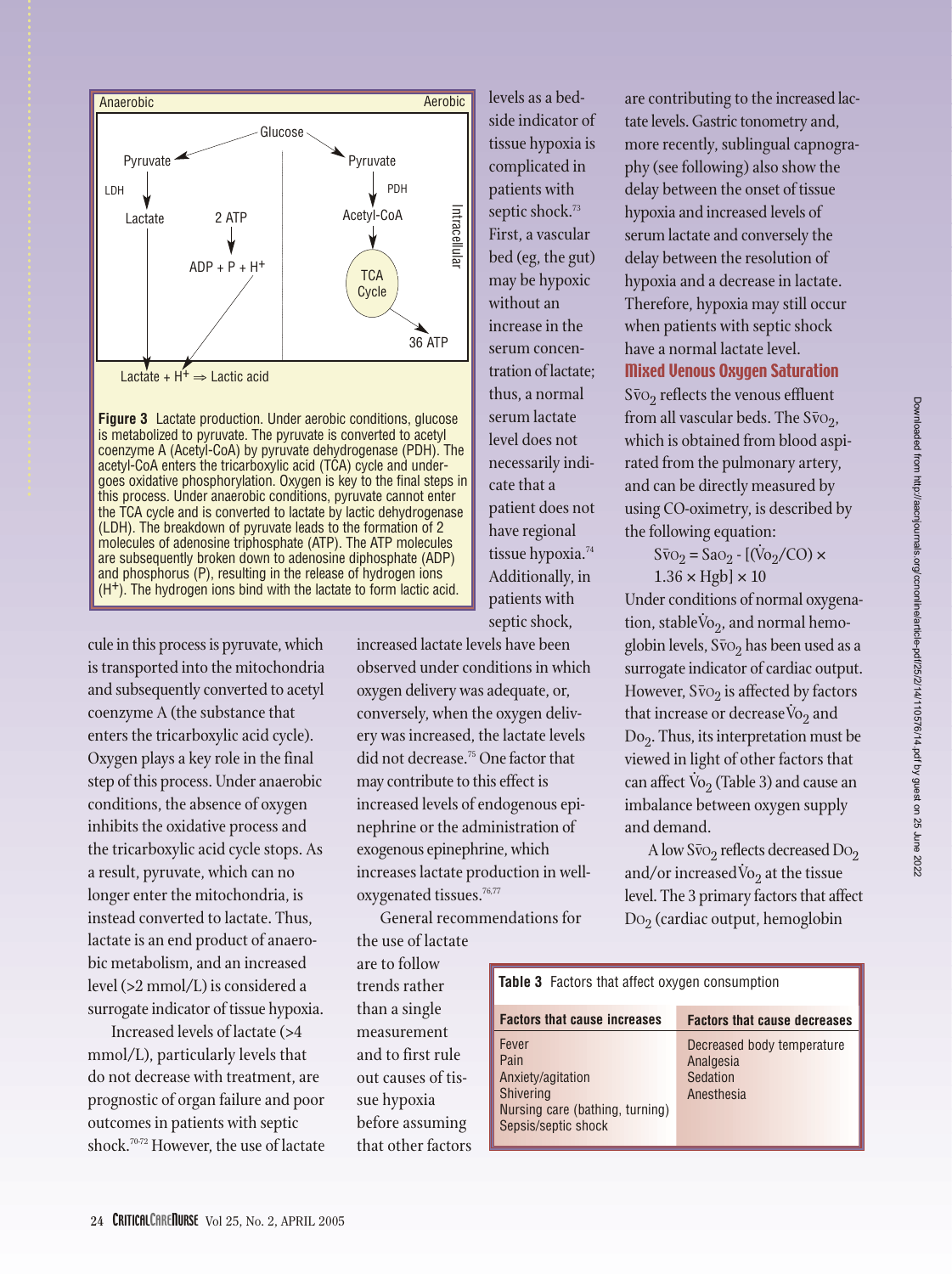level, and  $Sao<sub>2</sub>$ ) should be assessed. Additionally, clinical factors that  $\frac{1}{2}$  increase the  $\overline{v}_{2}$  should be considered.

In septic shock the challenge is to interpret a high  $S\bar{v}o_2$  (>70%), which may indicate increased  $Do<sub>2</sub>$ in a hyperdynamic system or conversely the inability of the tissues to extract oxygen (cytopathic hypoxia). Additionally, a normal  $S\bar{v}o_2$  does not rule out regional tissue hypoxia, particularly in vascular beds that have a limited contribution to the total  $S\bar{v}o<sub>2</sub>$  (eg, gastrointestinal tract and brain).<sup>78</sup> In these instances, the use of more sensitive indicators of tissue oxygenation (ie, lactate levels,  $Pico<sub>2</sub>$ , or sublingual capnography) may be necessary.

#### Central Venous Oxygen Saturation

An alternative to  $S\bar{v}o_2$  is Scvo<sub>2</sub>, which is measured by using an oximetric catheter located in the superior vena cava. Depending on the clinical condition, the ScvO<sub>2</sub> generally matches the  $S\bar{v}o_2$ . Generally, the  $S$ cvO<sub>2</sub> is an overestimation of the  $S\bar{v}o_2$  by approximately 1% to 3%, but wide individual variability with differences as high as 23% can occur; thus, the values are not interchangeable.<sup>79,80</sup>

Clinically, the Scv $o_2$  can be used to track changes, and a low  $S$ cvo<sub>2</sub> (< 60%), which indicates an even lower S $\bar{v}$ O<sub>2</sub>, can be used as an indicator of impaired  $Do_2$ . The Scvo<sub>2</sub> may also be a marker of tissue hypoxia that remains unresolved despite normalization of vital signs. In a study by Rady et al, $49\,50\%$  of critically ill patients without sepsis who were resuscitated to normal vital signs (MAP 70-110 mm Hg) continued to have increased lactate levels (> 2 mmol/L) and decreased ScvO<sub>2</sub> levels (< 65%). More recently, ScvO<sub>2</sub> greater than 70% rather than

routine measurements (heart rate, MAP, urine output) was used as a goal for resuscitation for patients with severe sepsis and septic shock.<sup>6,80</sup> As previously discussed, patients who received early goal-directed therapy had a significant reduction in mortality compared with those who received standard care. The investigators $6,80$  in this study advocate use of  $S$ cvO<sub>2</sub> because placement of a central venous catheter (standard or oximetric) can be accomplished early in therapy, whereas placement of a pulmonary artery catheter for  $S\bar{v}o_2$  monitoring may be delayed.

#### Regional Oxygenation

Although global oxygenation indices provide useful information about the overall status of the body, these indices may be normal in patients who have hypoperfusion and hypoxia of an isolated vascular bed. The gastrointestinal tract is one of the most sensitive vascular beds to hypoperfusion.<sup>81,82</sup> Because decreased splanchnic perfusion precedes the overt signs and symptoms of shock, such as hypotension and increased lactate levels, the gut has been referred to as the "canary of the body."83

**Gastric Tonometry** Gastric tonometry was originally designed to measure the intramucosal pH (pHi). $84$  The pHi was shown to be a better predictor of organ dysfunction and mortality than oxygen-derived variables  $(Do_2 \text{ and } \dot{V}o_2)$ .<sup>85</sup> Additionally, a pHi greater than 7.35 (normal range 7.35-7.45) is predictive of survival, particularly when used in conjunction with serum lactate levels.<sup>71,86</sup> Use of pHi as a goal for therapy improved outcomes in patients who had severe sepsis without end-organ damage.<sup>87</sup>

However, in a more recent study,<sup>88</sup> in which pHi was also used as an end point of resuscitation, no improvement in outcomes was detected for any group of patients. In this study,<sup>88</sup> ICU patients received standard resuscitation (crystalloids/colloids to increase the PAOP to 15 mm Hg and then were given vasoactive medications in addition to insulin therapy, blood transfusions, and mechanical ventilation) to achieve the following targets: MAP greater than 70 mm Hg, systolic blood pressure greater than 90 mm Hg, urine output greater than 0.5 mL/kg per minute, hemoglobin concentration more than  $8 \text{ g}/\text{dL}$ , Sa $\text{o}_2$  more than 94%, and correction of uncompensated respiratory acidosis. If the pHi remained less than 7.35 one hour after these targets were achieved, or after maximal therapy to achieve the targets, patients in the intervention group were given additional colloid solution and then a dobutamine infusion (5-10 µg/kg per minute) adjusted to achieve a pHi greater than 7.35. Patients in the control group were managed according to the specified targets without additional interventions to achieve the target pHi. The results indicated that the 2 groups had no significant differences in ICU length of stay; organ dysfunction; or ICU, hospital, or 30-day mortality.

A limitation of gastric tonometry is that the pHi is calculated, a step that requires an assumption that the levels of bicarbonate in the gastric mucosa are equivalent to the levels in arterial blood. This assumption is not always correct. This limitation and the difficult process required to obtain a gastric pH measurement have restricted the widespread use of this technique.<sup>84</sup>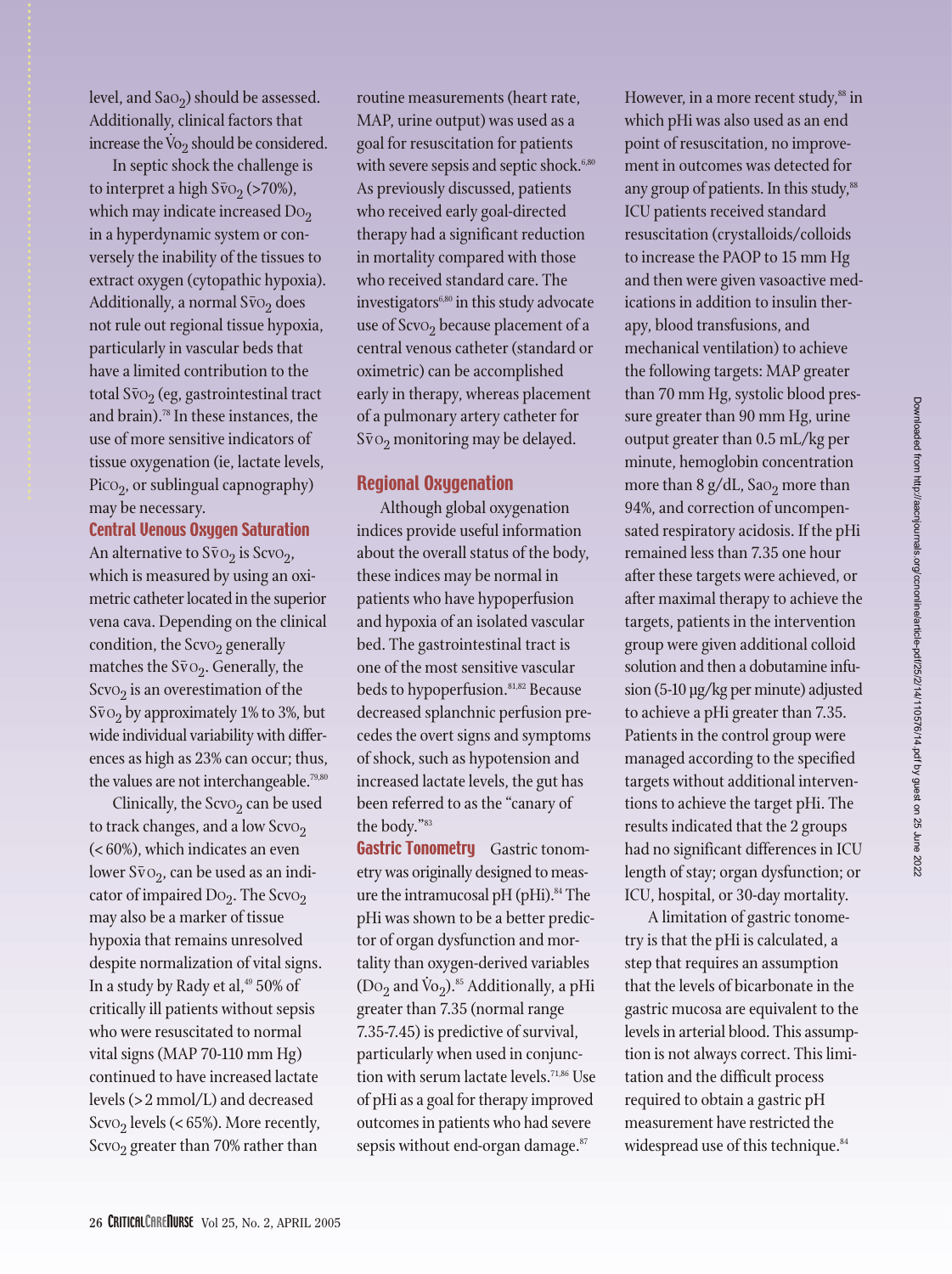Use of the difference between the Pico<sub>2</sub> and the Paco<sub>2</sub>, known as the Pico<sub>2</sub>-Paco<sub>2</sub> gap, is now recommended. $89$  The Pico<sub>2</sub> is obtained by aspirating gas samples from an airfilled balloon on the end of a gastric tube. Currently, no standardized normal value exists for the Pico<sub>2</sub>-Paco<sub>2</sub> gap; recommended values range from 2 to 10 mm Hg (ie,  $P_{\text{ICO}_2} = 50$ mm Hg and Paco<sub>2</sub> = 40 mm Hg).<sup>90</sup> Although a Pico<sub>2</sub>-Paco<sub>2</sub> gap greater than 25 to 35 mm Hg indicates the onset of anaerobic metabolism, a gap of 40 mm Hg is neither a sensitive nor a specific indicator of severe splanchnic hypoperfusion.<sup>91</sup> Of clinical usefulness, an increase in the gap greater than 20 mm Hg was associated with increased complications and mortality,<sup>90,92</sup> and in trauma patients, a value greater than 18 mm Hg was predictive of multiorgan dysfunction syndrome and death.<sup>93</sup> The current recommendation is to maintain a gap less than 25 mm Hg in order to avoid anaerobic metabolism, 90,94 although no clinical trials have indicated the usefulness of the measurement as an end point of resuscitation.

Although gastric tonometry provides potentially useful clinical information, its use at the bedside is limited. This semi-invasive system requires up to 90 minutes for equilibration, and for accurate measurements, the patient must have feedings withheld for a minimum of 1 hour before measurements are obtained or have the gastric contents removed by aspiration immediately before the measurement. $^{95,96}$  Recent research $^{97}$ suggests that the  $P_{\text{ICO}_2}$  stabilizes after 24 to 48 hours of enteral nutrition, and stopping the nutrition may not be necessary after this point. Because of these limitations, other

areas along the gastrointestinal tract (esophagus and sublingual mucosa) have been considered for monitoring. **Sublingual Capnometry** New technology is now available for the intermittent measurement of the partial pressure of sublingual carbon dioxide (Psl $\text{CO}_2$ ), which is used as a surrogate marker of gastrointestinal perfusion. Psl $\cos$  is measured by using a sublingual device (Figure 4) that consists of a disposable sensor covered with a membrane permeable to carbon dioxide. The sensor contains a fluorescent dye that emits a light in direct proportion to the amount of carbon dioxide present. Fiberoptic technology is used to detect the changes in the fluorescence, and these light signals are converted into numeric values. The probe is placed under the tongue in



**Figure 4** Sublingual capnography probe. The CapnoProbe system (Nellcor, Pleasanton, Calif) uses fiber-optic technology to measure the partial pressure of carbon dioxide in the sublingual tissue ( $Pslco<sub>2</sub>$ ). The carbon dioxide diffuses across the sensor's semipermeable membrane into a fluorescent dye solution. The dye emits light in proportion to the amount of carbon dioxide present. The amount of light emitted is converted into a numerical value.

Reproduced with permission of Nellcor Puritan Bennet, Inc.

contact with the sublingual mucosa, and a measurement is available in approximately 2 to 4 minutes.

In animal models of both hemorrhagic shock and septic shock, the Psl $\text{CO}_2$  was comparable to measurements obtained with gastric tonometry.98,99 Additionally changes in  $Ps**l**CO<sub>2</sub> closely follow changes in$ blood flow to the gastrointestinal tract.<sup>99,100</sup> In models of hemorrhagic shock and septic shock, Psl $\text{co}_2$ increased more rapidly than did lactate levels, which remained unchanged for  $1$  to  $6$  hours.<sup>98,101</sup> After replacement of blood in an animal model of hemorrhage, the  $Ps**l**CO<sub>2</sub>$  value rapidly returned to baseline in contrast to the lactate level, which did not begin to decrease for 1 hour.<sup>98</sup>

In the original study<sup>78,102</sup> introducing this technology, a  $Ps**l**CO<sub>2</sub> greater$ than 70 mm Hg was 100% predictive of circulatory shock, whereas a  $\text{Ps}$ l $\text{CO}_2$ less than 70 mm Hg was predictive of survival. Although the absolute  $Ps**l**CO<sub>2</sub>$  value may have prognostic implications, interpretation of  $Ps**l**CO<sub>2</sub>$ is difficult because of the direct relationship between Pa $\text{co}_2$  and Psl $\text{co}_2$ . $^{\text{103}}$ For example, if a patient is hyperventilating (ie, decreased Pa $\text{co}_2$ ) the  $Ps**lco**<sub>2</sub>$  will also decrease. Conversely, if the Paco<sub>2</sub> is increased, the Pslco<sub>2</sub> will also increase, in a parallel fashion; thus, the gap between  $Ps**l**CO<sub>2</sub>$ and Pa $\cos_2$  will remain unchanged (Figure 5).

The Psl $\text{CO}_2$ -Pa $\text{CO}_2$  gradient may be a useful indicator of hypoperfusion. When the oxygen supply to the tissues begins to decrease, the tissue  $PCO<sub>2</sub>$  increases slightly relative to the Pa $\text{co}_2$ . However, when perfusion decreases below a critical level, a marked increase in tissue  $PCO<sub>2</sub>$  occurs,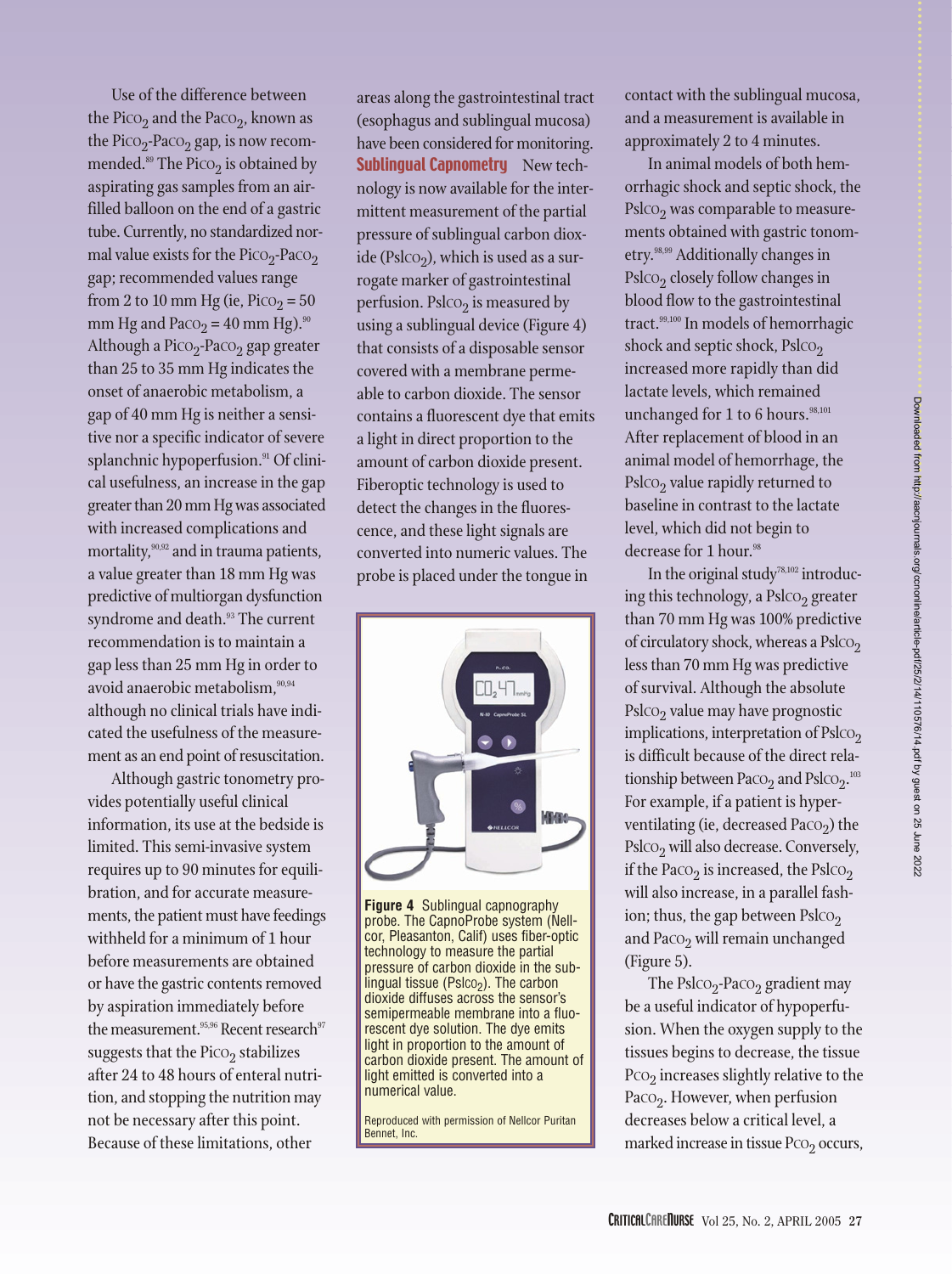

During a decrease in tidal volume (hypoV = hypoventilation) both the Paco<sub>2</sub> and the Ptco<sub>2</sub> increase in a parallel fashion.

Reprinted from Bernardin et al,<sup>104</sup> with permission.

which reflects the generation of carbon dioxide from bicarbonate as the bicarbonate buffers hydrogen ions produced by anaerobic metabo- $\lim_{n \to \infty} 104-107$  The increased tissue Pco<sub>2</sub> relative to the Pa $\cos$  can be detected as an increase in the Psl $\text{CO}_2$ -PaCO<sub>2</sub> gradient (Figure 6).

A normal Pslco<sub>2</sub>-Paco<sub>2</sub> gradient is less than 10 mm Hg (eg, Psl $\text{CO}_2$  = 50 mm Hg and Paco<sub>2</sub> = 40 mm Hg). In a study<sup>78</sup> of critically ill patients (a majority with severe sepsis), the  $Ps**lco**<sub>2</sub>$ -Paco<sub>2</sub> gradient was significantly different between survivors (mean 9.2 mm Hg, SD 5.0 mm Hg) and nonsurvivors (mean 17.8 mm Hg, SD 11.5 mm Hg). Similar results occurred in patients with circulatory shock (defined as the need for vasopressor agents to maintain the MAP >60 mm Hg, urine output <0.5 mL/kg per hour, and an increased lactate

level).<sup>101</sup> Although the Psl $CO_2$ -Pa $CO_2$ gradient did not differ between survivors and nonsurvivors at the time

of admission, at 24 hours after admission the survivors had a significantly lower gradient (mean 14 mm Hg, SD 3 mm Hg) than the nonsurvivors did (mean 29 mm Hg, SD 4 mm Hg). $^{101}$ 

In patients with septic shock, the results regarding the relationship between the sublingual indices and other indicators of tissue hypoxia (eg, lactate levels) have been mixed, with changes in  $Ps**l**CO<sub>2</sub> occurring$ much earlier than changes in lactate concentrations.102,108 Current evidence suggests that the clinical usefulness of Psl $\text{co}_2$  monitoring is the rapid detection of changes in gastric perfusion as an indicator of circulatory shock. The prognostic value of Pslco<sub>2</sub> and its use as an end point of resuscitation remain to be shown, particularly in patients with septic shock.

In summary, the use of standard hemodynamic indices (heart rate, blood pressure, MAP) may be insufficient in identifying patients with continued tissue hypoxia, and monitoring of global or regional oxygena-





Reproduced from Totapally et al,<sup>107</sup> with permission.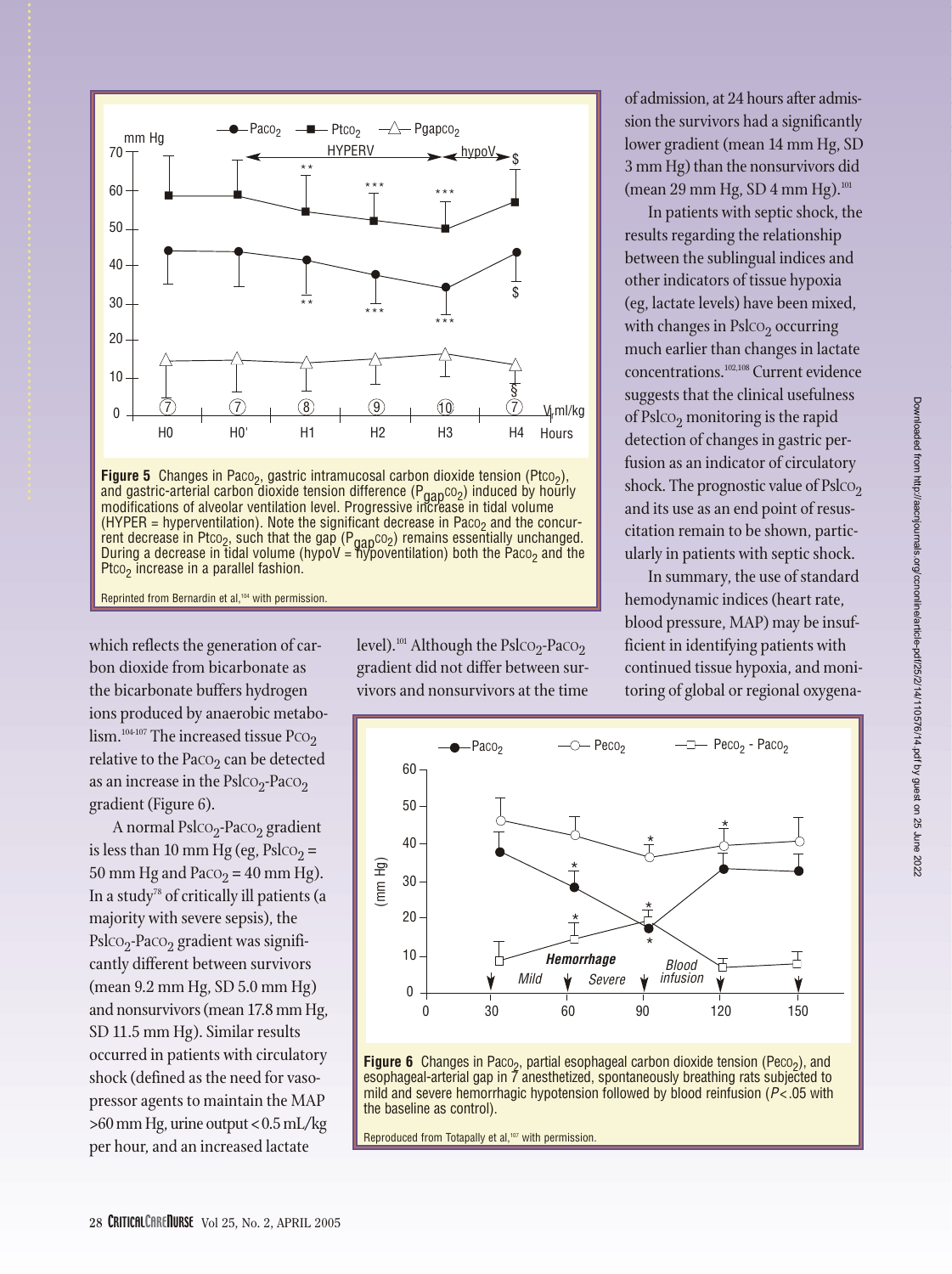tion indices may be needed. Furthermore, the use of indices reflective of the balance between oxygen supply and demand (OER, cardiac index– OER ratio,  $S\bar{v}$ O<sub>2</sub>, ScvO<sub>2</sub>) may be more beneficial than simply optimizing  $Do_2$ . The use of regional indices (sublingual capnography) may provide an earlier warning of inadequate perfusion than use of more global measures (eg, lactate levels) does, although the beneficial effects of the use of regional indices as end points of resuscitation remain to be shown. Interventions to attain supranormal oxygenation levels are no longer recommended. However, early goaldirected therapy initiated before the onset of organ dysfunction may decrease morbidity and mortality in patients with sepsis and septic shock.

adequate MAP. Hemodynamic support for patients with septic shock can be classified into 3 main categories: fluid resuscitation, vasopressor therapy, and inotropic therapy.

#### Fluid Resuscitation

Fluid resuscitation is the initial therapy of choice for the treatment of hypotension in septic shock, because most patients with sepsis have inadequate preload due to peripheral vasodilatation. Although exact end points of resuscitation have not been specified, a general goal is a central venous pressure of 8 to 12 mm Hg, a PAOP of 12 to 15 mm Hg, or fluid resuscitation to a point at which additional infusions of fluid are not accompanied by an increase in cardiac output. Additionally, other indi-

## Hemodynamic support for patients with septic shock can be classified into 3 main categories: fluid resuscitation, vasopressor therapy, and inotropic therapy.

#### **Treatment**

Guidelines from 3 major consensus panels are used to direct the hemodynamic support of adult patients with septic shock.<sup>3,4,7, 109</sup> On the basis of these guidelines, the treatment of septic shock can be viewed as having 3 main goals: maintain an adequate MAP, identify and eliminate the cause of infection, and interrupt the pathogenic process leading to septic shock. While these goals are being addressed, adequate organ system perfusion and function must be maintained, on the basis of cardiovascular monitoring.

In this article, we focus on the first priority: maintenance of an

cators of adequate tissue perfusion (eg, urine output >0.5 mL/kg per hour, a decrease in the serum level of lactate, and improved mental status) should be assessed.

The issue of crystalloids (including whether to use isotonic sodium chloride solution or lactated Ringer's solution) versus colloids as the resuscitation fluid of choice remains an issue of great debate. This unresolved debate has now shifted to the effects of these various fluids on endothelial inflammation.

**Crystalloids** Crystalloid solutions include isotonic sodium chloride solution and lactated Ringer's solution. After administration of 1 L of

crystalloid solution, approximately 25% of the solution remains in the intravascular space. During the initial 24-hour resuscitation of a patient with septic shock, it is estimated that 10 to 12 L of crystalloids may be infused.3 Although large-volume fluid resuscitation results in significant tissue edema, no evidence indicates that the edema is associated with impaired tissue perfusion or worse outcomes.<sup>110</sup> However, careful monitoring for pulmonary edema is required.

Currently, the debate is whether isotonic sodium chloride solution (sodium 154 mmol/L, chloride 154 mmol/L) or a balanced salt solution, such as lactated Ringer's solution (sodium 130 mmol/L, chloride 109 mmol/L, lactate 28 mmol/L, potassium 4 mmol/L, calcium 1.5 mmol/L [3 mEq/L]) should be used. Use of a balanced salt solution may reduce the risk of hyperchloremic metabolic acidosis, which can occur with resuscitation with large volumes of isotonic sodium chloride solution, although the clinical effects of the acidosis remain under debate.<sup>111,112</sup> **Colloids** Two colloid solutions, hydoxyethyl starch (hetastarch) and albumin, are primarily used for volume resuscitation. Except in cases such as sepsis in which vascular permeability is altered, 50% to 100% of the infused colloid solution remains in the intravascular space. For example, a 1-L infusion of 5% albumin (12.5 g albumin in 250 mL isotonic sodium chloride solution) increases the intravascular volume by 500 to 1000 mL. In contrast, infusion of 100 mL of a 25% solution of albumin requires mobilization of fluid from the extravascular space to cause intravascular volume expansion; a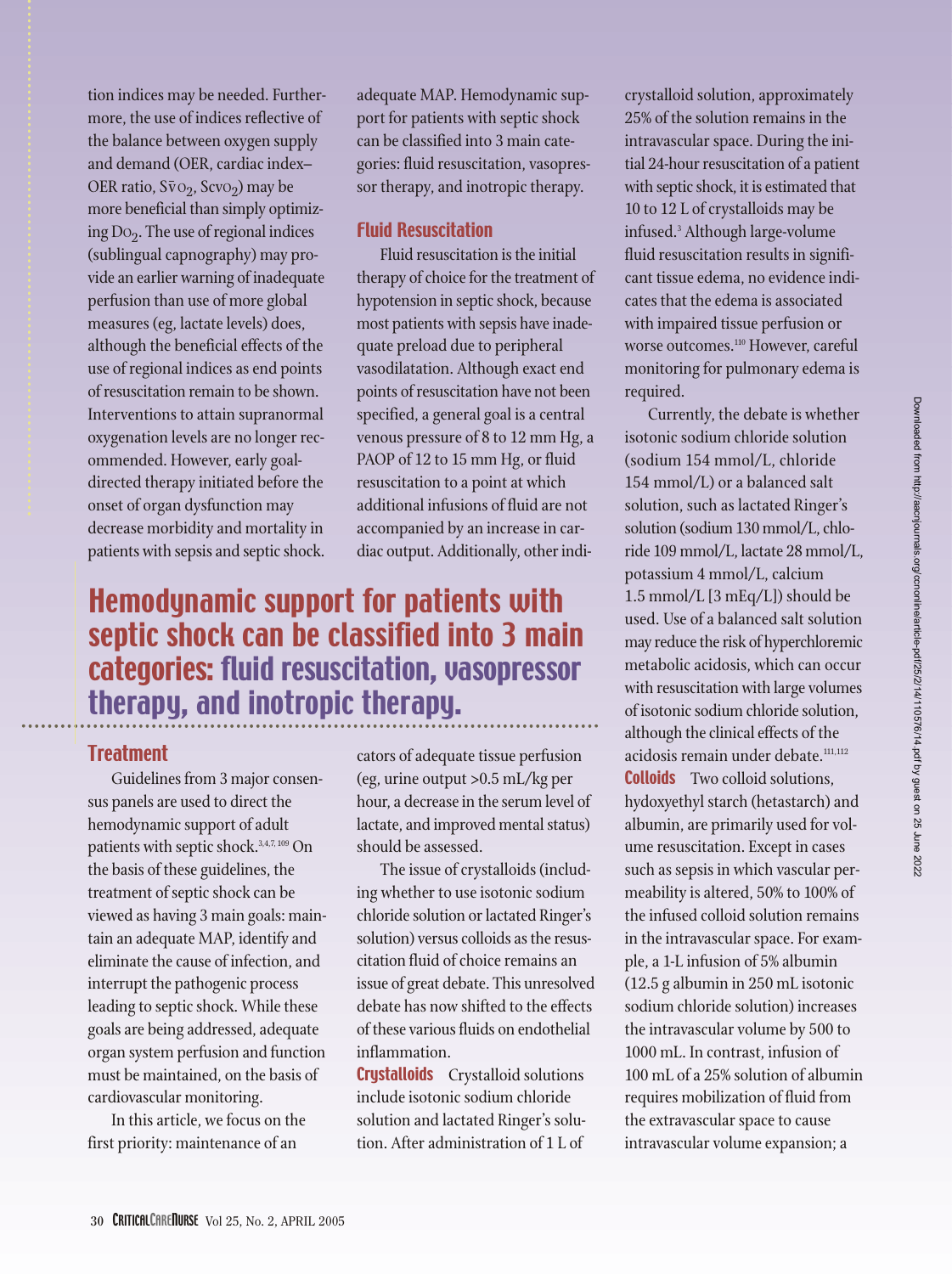single 100-mL aliquot of albumin causes a maximum intravascular volume increase of 400 to 500 mL 1 hour after infusion. $3$  A smaller intravascular increase may occur if vascular permeability is altered, a situation that allows some of the colloidal solution to leak out of the intravascular space. Thus, for initial fluid resuscitation, 5% rather than 25% albumin is recommended.<sup>3</sup> A 1-L infusion of 6% hetastarch expands the intravascular volume in a manner similar to 5% albumin.

The expansion of the intravascular space beyond the volume infused reflects the effect of the increased colloidal osmotic pressure, which draws fluid from the interstitium and intracellular space into the intravascular space. In instances in which vascular permeability is altered (septic shock), the colloid solution may leak into the interstitium, and the resultant increase in interstitial colloid osmotic pressure may expand the extracellular volume by drawing fluid out of the cells.<sup>113</sup>

Hydroxyethyl starch or 6% hetastarch in isotonic sodium chloride solution (Hespan 6%) is a synthetic colloid. Another 6% solution of hetastarch, Hextend, has the colloid in a buffered salt solution with lactate. Compared with Hextend and lactated Ringer's solution, Hespan can alter fibrin clot formation and the lysis of fibrinogen, changes that decrease coagulation.<sup>114</sup> However, altered coagulation has also been observed with Hextend.<sup>115</sup> All patients receiving a hetastarch solution should be monitored for indications of altered coagulation.

Great debate surrounds the administration of albumin; the results of meta-analyses<sup>116-118</sup> suggest both increased and decreased risk of mortality. The current consensus is that administration of albumin has no effect on mortality and may be associated with decreased length of stay and a reduction in complications (respiratory dysfunction, pulmonary edema).<sup>116,119,120</sup>

**Blood Transfusions** In patients with septic shock, anemia may develop as a result of fluid resuscitation, inadequate secretion of erythropoietin in response to a decreased hematocrit, and nosocomial anemia due to phlebotomy for laboratory studies.<sup>121</sup> Blood transfusions may be part of a therapeutic plan to optimize hemodynamic status and oxygenation. Although blood transfusions consistently increased  $Do_2$  in patients with septic shock (because of the increase in hemoglobin levels and cardiac  $output$ ,  $\dot{V}o_2$  does not consistently increase, especially in patients with cytopathic hypoxia.122,123 For example, in one study,<sup>122</sup> 10 patients with sepsis with a hemoglobin level less than 10 g/dL received 1 unit of packed red blood cells. No significant change in hemodynamic indices (eg, heart rate, MAP, mean pulmonary artery pressure, PAOP, cardiac index) occurred after the blood transfusion. Although the increase in the  $Do<sub>2</sub>I$  was not significant (before transfusion: mean  $607$  mL/(min · m<sup>2</sup>), SD 123; after transfusion: mean 648 mL/ (min · m<sup>2</sup>), SD 168), no change occurred in systemic  $\dot{V}_{2}$ I (before: mean 169 mL /(min  $\cdot$  m<sup>2</sup>), SD 63; after: mean  $163 \text{ mL}/(\text{min} \cdot \text{m}^2)$ , SD 68), pHi (before: mean 7.19, SD 0.07; after: mean 7.21, SD 0.16) or lactate level (before: mean 1.8 mmol/L, SD 0.5; after: mean 1.7 mmol/L, SD 0.5).<sup>122</sup> This failure to increase  $\dot{V}$ <sup>2</sup>,  $\dot{v}$ <sup>2</sup> may indicate that for this group of patients, .<br>.<br>آ Vo $_{2}$  was independent of Do $_{2}$ .

Factors to assess in determining a patient's need for a transfusion include the patient's ability to increase cardiac output to offset the reduction in oxygen-carrying capacity along with indications of impaired tissue oxygenation (eg, increased serum levels of lactate, decreased  $S\bar{v}o_2$ ). As described earlier, the cardiac index– OER ratio may be a useful indicator of intolerance to anemia due to an inadequate cardiac response.<sup>69</sup> Current hemoglobin levels considered indicators for a blood transfusion are 10 g/dL for patients with significant cardiac disease (ie, myocardial infarction or unstable angina), with a maintenance level of 10 to 12 g/dL, and 8 g/dL for all other patients, with a maintenance level between 8 and 10 g/dL.3,4,124 These indicators are based on a study<sup>125</sup> that showed that in less acutely ill patients a restrictive transfusion strategy (transfuse when hemoglobin level <7 g/dL and maintain hemoglobin level between 8 and 9 g/dL) was associated with lower mortality rates than was a liberal transfusion strategy (transfuse when hemoglobin level <10 g/dL and maintain hemoglobin level between 10 and 12 g/dL). The only exception to these findings was in patients with significant cardiac disease, who may require more a liberal indicator of the need for transfusion (hemoglobin level <10  $g/dL$ ).<sup>126</sup> The debate has now shifted to whether these absolute hemoglobin levels should be used or whether more physiological indicators of the need for a transfusion (ie,  $S$ cvO<sub>2</sub> <70%) are more appropriate.

#### Vasopressor Therapy

If adequate fluid therapy does not restore arterial pressure and organ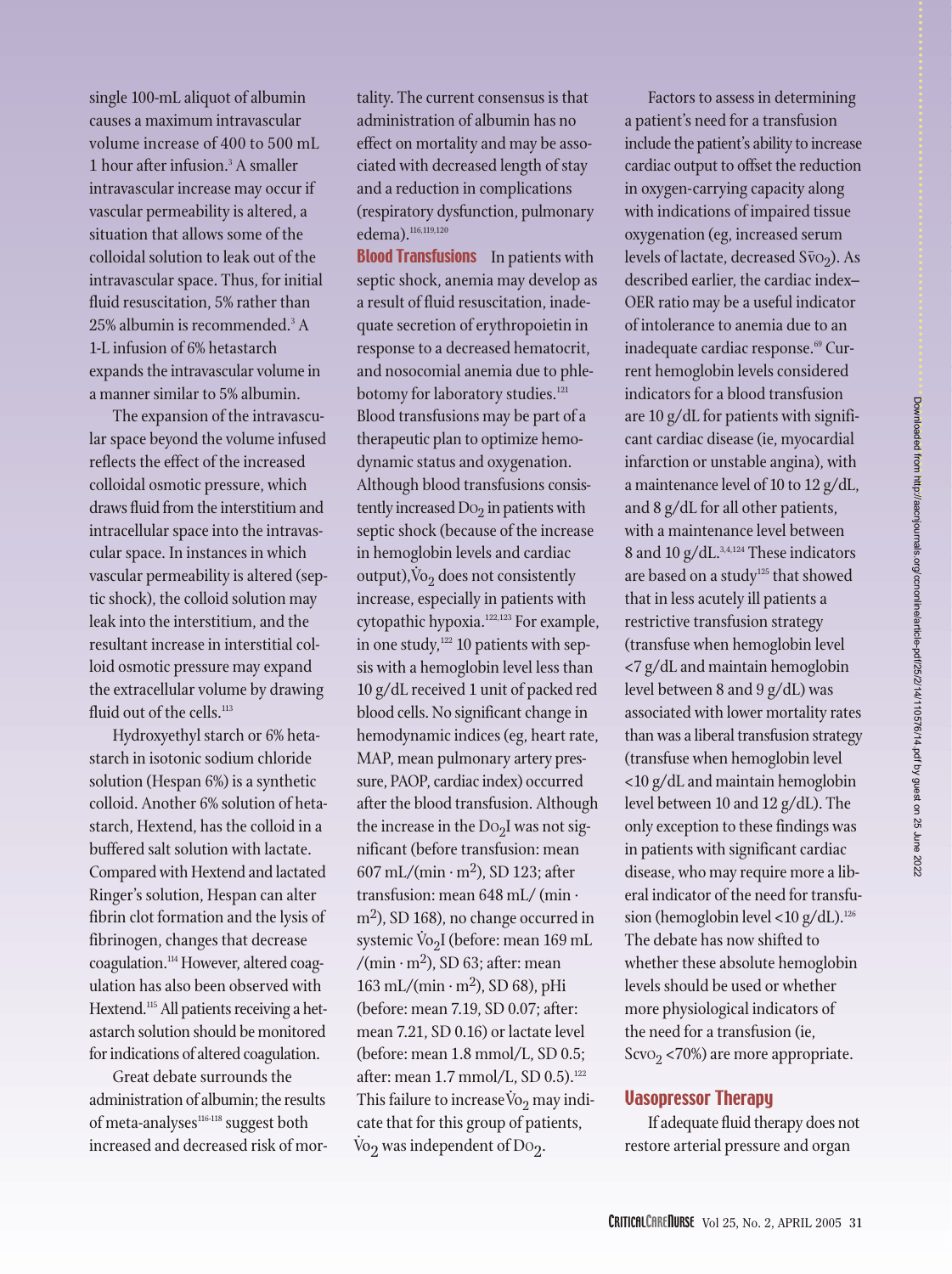perfusion, treatment with vasopressors should be started.<sup>3,109</sup> Vasopressors may also be used transiently to maintain the blood pressure until adequate volume resuscitation can be achieved. Potential vasopressors include dopamine, norepinephrine, epinephrine, phenylephrine, and vasopressin (Table 4). The choice of a vasopressor requires an understanding of the expected effects as well as the effects of the medications on regional perfusion and outcomes (eg, end-organ damage, mortality).

The goal of vasopressor therapy is to increase the MAP to at least 60 to 65 mm Hg, or even higher for patients with chronic hypertension, without decreasing the stroke vol-

ume.<sup>127</sup> However, an excessive increase in the MAP in an attempt to increase organ perfusion may not be effective, because once the autoregulatory threshold is reached (~60 mm Hg), perfusion remains stable despite variations in pressure. For example, in 10 patients with sepsis who required vasopressor agents to maintain the MAP at more than 60 mm Hg despite volume resuscitation to a PAOP greater than 12 mm Hg, norepinephrine was administered to sequentially increase the MAP from 65 to 85 mm Hg. Despite a progressive increase in cardiac index (from mean 4.7, SD 0.5 at a MAP of 65 mm Hg to mean 5.5, SD 0.6 at a MAP of 85 mm Hg) no increase in urine output or improvement in the  $P_{\text{ICO}_2}$ (indicating improved splanchnic perfusion) occurred.<sup>52</sup> Failure of perfusion indices to improve despite the increase in blood pressure highlights the limitation of using blood pressure as an indicator of perfusion. Therefore, monitoring of other indications of global and regional perfusion may be needed.

**Dopamine** The effects of dopamine are dose dependent. Low doses of dopamine have traditionally been used because of the dopaminergic effects, which increase blood flow to the kidneys and splanchnic beds. However, recent studies<sup>128,129</sup> have shown that although low doses of dopamine (1-4 µg/kg per minute),

| Table 4 Vasopressor agents                                                              |                                     |                                                                                                                                                                                                                                                                       |                                                                                                                                                                                                                                                                                                                |  |  |  |  |
|-----------------------------------------------------------------------------------------|-------------------------------------|-----------------------------------------------------------------------------------------------------------------------------------------------------------------------------------------------------------------------------------------------------------------------|----------------------------------------------------------------------------------------------------------------------------------------------------------------------------------------------------------------------------------------------------------------------------------------------------------------|--|--|--|--|
| Agent, units for<br>dose                                                                | <b>Dose</b>                         | <b>Effect</b>                                                                                                                                                                                                                                                         | <b>Notes</b>                                                                                                                                                                                                                                                                                                   |  |  |  |  |
| Dopamine,<br>ug/kg per<br>minute                                                        | < 5<br>$5 - 10$<br>$10 - 20$<br>>20 | Dopaminergic effects ( $\uparrow$ renal/splanchnic flow)<br>↑ Heart rate, cardiac index, and contractility<br>$(\beta$ -adrenergic effects)<br>$\uparrow$ Blood pressure and cardiac index ( $\alpha$ -adrenergic<br>effects)<br>↑ Right atrial pressure/↑ heart rate | Low doses (<5 µg/kg per minute) no longer recom-<br>mended for renal protection<br>First-line drug for pressure support during fluid<br>volume resuscitation (5-15 ug/kg per minute)<br>Dose >20 ug/kg per minute may indicate need to<br>convert to or add another agent (norepinephrine<br>or phenylephrine) |  |  |  |  |
| Norepinephrine,<br>µg/kg per<br>minute                                                  | $0.01 - 3.00$                       | $\uparrow$ Mean arterial pressure ( $\alpha$ -adrenergic effects;<br>↑ systemic vascular resistance)<br>$\uparrow$ Splanchnic perfusion ( $\upbeta$ -adrenergic effect)<br>↑ Heart rate                                                                               | Compared with high-dose dopamine in patients<br>who are hypotensive and refractory to fluid<br>resuscitation, improves splanchnic perfusion<br>and is associated with increased survival<br>Combination therapy (norepinephrine plus dobuta-<br>mine) may further improve splanchnic perfusion                 |  |  |  |  |
| Epinephrine,<br>µg/kg per<br>minute                                                     | $0.1 - 0.8$                         | ↑ Mean arterial pressure associated with ↑ cardiac<br>index and stroke volume<br>↑ Heart rate<br>↑ Blood pressure in patients unresponsive to<br>traditional agents                                                                                                   | Recommended for patients who are refractory to<br>fluid resuscitation and other vasopressors<br>Decreases splanchnic perfusion<br>Increases serum lactate levels                                                                                                                                               |  |  |  |  |
| Phenylephrine,<br>$\mu$ g/min                                                           | 40-180                              | $\uparrow$ Mean arterial pressure ( $\alpha$ -adrenergic effects;<br>↑ systemic vascular resistance)<br>Heart rate (compensatory)<br>$\leftrightarrow$ Cardiac output                                                                                                 | Has rapid onset and short duration<br>Is useful in patients with tachycardia (causes reflex<br>decrease in heart rate)<br>Increases vascular resistance with a decrease in<br>cardiac index, although caution required if used<br>in patients with depressed myocardial function                               |  |  |  |  |
| Vasopressin,<br>U/min)                                                                  | $0.01 - 0.04$                       | ↑ Mean arterial pressure<br>↑ Urine output<br>↓ Requirement for other vasopressors                                                                                                                                                                                    | Use supported by results of small clinical trials<br>Dose > 0.04 U/min may have adverse effects<br>because of excessive vasoconstriction<br>Randomized control trials required before definitive<br>recommendations can be made                                                                                |  |  |  |  |
| Symbols: $\uparrow$ , increase; $\downarrow$ , decrease; $\leftrightarrow$ , no change. |                                     |                                                                                                                                                                                                                                                                       |                                                                                                                                                                                                                                                                                                                |  |  |  |  |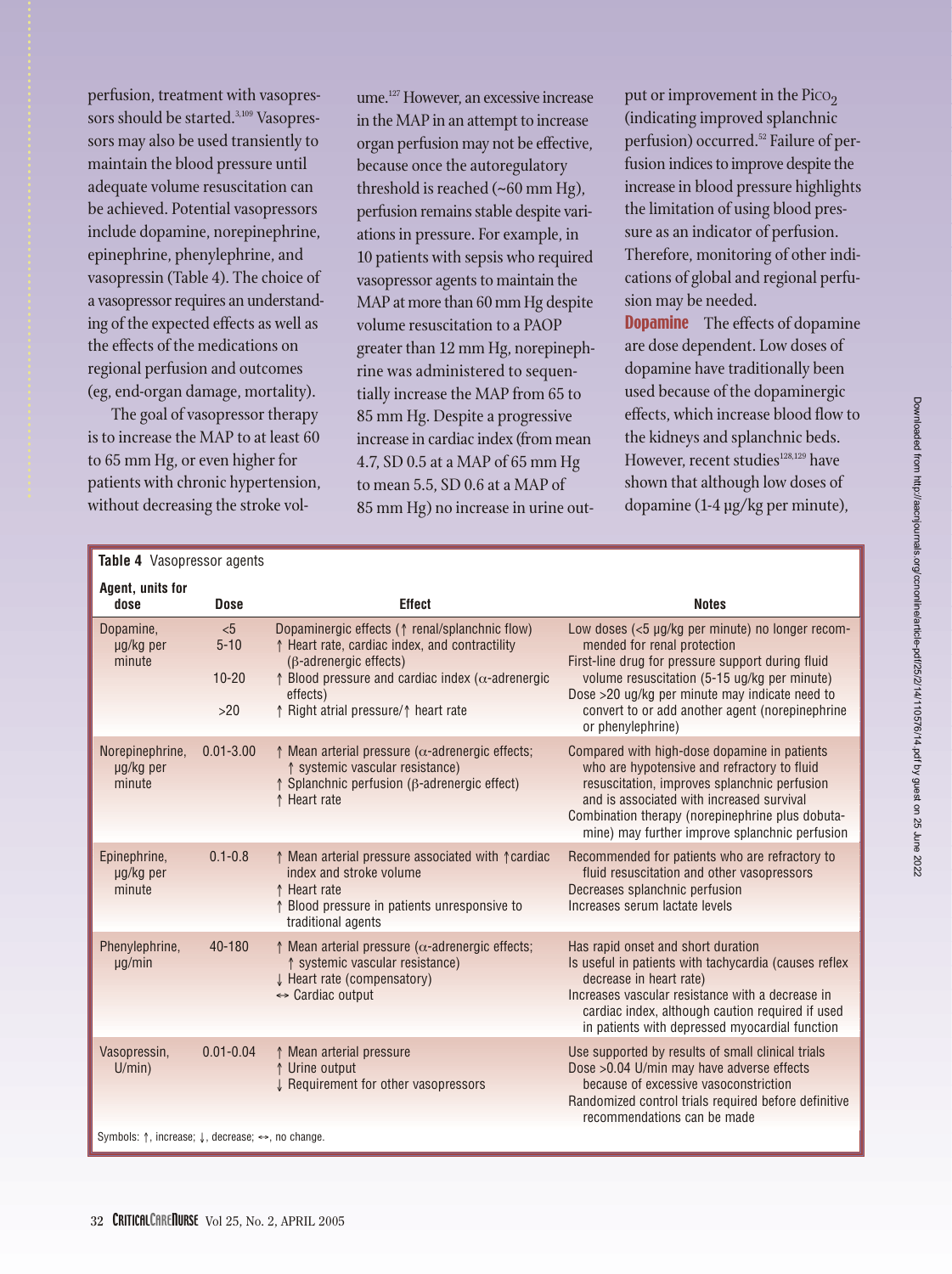alone or in conjunction with norepinephrine, increase renal blood flow, they do not have a renal protective effect and are no longer recommended for this purpose. Despite a dopamineinduced increase in blood flow to the splanchnic bed,<sup>130</sup> the gastric pHi may not increase<sup>131</sup> and splanchnic oxygen consumption may decrease, perhaps because of altered hepatosplanchnic cellular metabolism or direct acidification of the mucosal cells.132 Because of the equivocal findings on the effects of dopamine on splanchnic circulation and oxygenation, no specific recommendations can be made on the selection of a vasoactive agent (eg, dopamine vs norepinephrine vs epinephrine) for maintenance of mucosal blood flow in the gut. $133$ 

Because of its ability to increase both blood pressure and flow at a dose of 5 to 15 µg/kg per minute, dopamine remains the first-line drug of choice for temporary pressure support during fluid resuscitation.<sup>3</sup> At a dose of 20 µg/kg per minute, dopamine causes increases in right atrial and ventricular pressures and tachycardia, which may indicate a need to add or convert to another agent (norepinephrine or phenylephrine). In patients who remain hypotensive despite adequate volume resuscitation, norepinephrine is superior to high doses of dopamine for reducing end-organ failure and improving survival.<sup>72</sup>

**Norepinephrine** Currently, norepinephrine is used for its  $\alpha$ -adrenergic agonist effects, which increase the MAP due to an increase in peripheral vascular resistance. However, its beneficial effects may also reflect its β-adrenergic effects, which increase splanchnic blood flow.<sup>134</sup> Previously,

concerns about norepinephrine's potent vasoconstrictive effects made it the last drug of choice in the treatment of shock. The use of norepinephrine as a late-stage therapy may have contributed to its poor outcomes. However, in patients with septic shock, norepinephrine effectively increases MAP without compromising renal or splanchnic organ function.135,136 In patients with hyperdynamic septic shock, compared with high doses of dopamine (10-25 µg/kg per minute), norepinephrine (0.5-5.0 µg/kg per minute) was more effective in increasing hemodynamic and oxygenation indices to within normal limits and also was associated with increased survival.<sup>72</sup> Thus, current literature supports the early use of norepinephrine.

**Epinephrine** Epinephrine has  $\alpha_1$ -(vasoconstriction),  $\beta_2$ - (vasodilatation), and  $\beta_1$ - (increased heart rate/ contractility) adrenergic effects. Epinephrine is currently recommended for patients who are refractory to volume expansion and other vasopressors.3 Epinephrine must be used cautiously because it decreases splanchnic perfusion and oxygen consumption, despite unchanged global indicators of tissue hypoxia.<sup>137-139</sup> Additionally, administration of epinephrine increases the serum levels of lactate independent of any signs of tissue hypoxia, thus limiting the use of lactate as an indicator of global oxygenation status.<sup>76,77</sup>

**Phenylephrine** Phenylephrine is an  $\alpha_1$ -adrenergic agonist that has been used in patients with septic shock who have a decrease in MAP and vasodilatation. Phenylephrine may also be useful in patients in septic shock who have tachycardia, because the drug causes a reflex decrease in

heart rate.<sup>140</sup> The general dose response is a progressive increase in vascular resistance without a change in cardiac output or pulmonary artery pressures.141 However, patients should be monitored for decreased cardiac output (particularly patients with indications of myocardial depression) in response to increased vascular resistance.

**Vasopressin** A decrease in endogenous vasopressin occurs in septic shock, which may contribute to the peripheral vasodilatation.<sup>14</sup> In several small studies<sup>5,14,142</sup> of the effects of a vasopressin infusion (0.01-0.04 U/min) in patients with septic shock who were refractory to standard vasopressor therapy, administration of the drug was beneficial (increased MAP, increased urine output, no indications of decreased end-organ perfusion). Additional clinical trials will be required before recommendations can be made about the use of vasopressin in patients with septic shock.<sup>143,144</sup>

#### Inotropic Therapy

Patients with septic shock may have myocardial depression. In general, patients who have had adequate volume resuscitation will be in a hyperdynamic state. Despite the hyperdynamic condition, myocardial contractility may still be decreased.<sup>36,145</sup> Awareness of the potential for myocardial depression is important in guiding therapy. For example, a patient with septic shock with hypotension, a low cardiac output, and low PAOP requires volume resuscitation.<sup>146</sup> Myocardial depression should be suspected if despite adequate volume resuscitation, the patient remains refractory (cardiac index <2.5 with a MAP <60 mm Hg).<sup>3</sup> For patients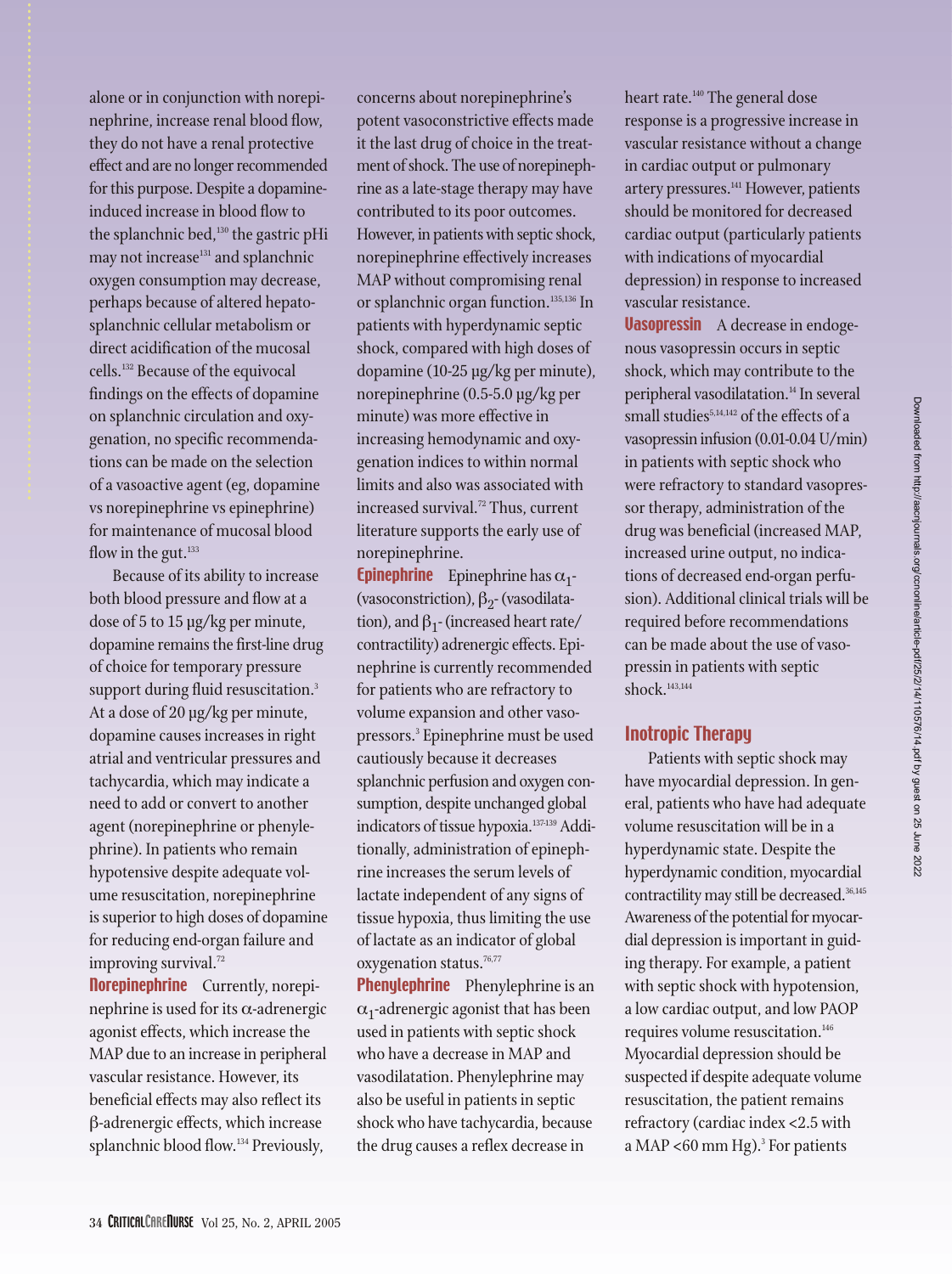with myocardial depression, dobutamine is recommended. In patients who are refractory to dobutamine (systolic blood pressure < 90 mm Hg, serum lactate level > 2 mmol/L) with a low systemic vascular resistance, the addition of norepinephrine alone or in combination with the dobutamine can increase the cardiac index, MAP, systemic vascular resistance, and left ventricular stroke work index and decrease the serum lactate level.<sup>147</sup>

#### **Summary**

The care of patients with septic shock is exceedingly complex. New therapies and monitoring technologies are being rapidly developed. To create an effective plan of care that integrates these new therapies and technologies, critical care nurses must understand the underlying pathophysiology of septic shock, techniques to accurately monitor patients' status, and the rationale for care.

#### Case Study

Mr S, a 55-year-old, was brought to the emergency department by his wife because of lethargy during the previous 3 days and a decrease in appetite. He had had a prolonged stay in the surgical intensive care unit after a colectomy and ileostomy but had been discharged 2 weeks before the current visit to the hospital. In the emergency department, he was hypotensive and severely acidotic.

Mr S had a history of coronary artery disease, heart failure, and severe peripheral vascular disease. He was allergic to penicillin. Results of laboratory studies were as follows: potassium 6.6 mmol/L, urea nitrogen 35.0 mmol/L (98 mg/dL), and creatinine 804 µmol/L (9.1 mg/ dL).

At a fraction of inspired oxygen  $(FIO<sub>2</sub>)$  of 1.00, results of arterial blood gas analysis were pH 7.05,  $PCO<sub>2</sub>$ 22 mm Hg, bicarbonate 5 mmol/L, and  $Po_2$  524 mm Hg. The diagnoses at admission were septic shock, acute renal failure, and hyperkalemia.

While Mr S was still in the emergency department, he was aggressively resuscitated with isotonic sodium chloride solution. Despite volume resuscitation, he remained hypotensive (blood pressure 70/40 mm Hg, MAP 50 mm Hg). Treatment with dopamine was started, and the dose was adjusted to 30 µg/kg per minute.

*Comment: The initial therapy for septic shock is to ensure adequate volume resuscitation. If after adequate volume resuscitation (central venous pressure >8 mm Hg or PAOP >12-15 mm Hg) the patient remains hypotensive, use of a vasopressor is recommended. Mr S required high doses of dopamine. Consideration should have been given to adding another vasopressor (eg, norepinephrine).*

While in the emergency department, Mr S become confused and was unable to maintain effective oxygenation and ventilation. He was subsequently intubated. A urethral catheter was placed to monitor urine output, but he remained oliguric. He was severely acidemic (pH 7.04), but no ketones were detected in the urine and the serum lactate level was normal. A bicarbonate infusion was started. Urine and blood samples were obtained for culture, and he was treated empirically with levofloxacin (Levaquin), vancomycin, and clindamycin.

*Comment: In interpreting the laboratory values, nurses should recall that tissue hypoxia can exist in the presence of a normal serum lactate level, because a lag occurs between the onset of tissue*

*hypoxia and the appearance of increased serum levels of lactate. In Mr S, the hypoxia may have been due to the development of acute respiratory distress syndrome. The acidosis most likely was initially due to worsening renal failure. One of the first priorities in the treatment of patients with septic shock is to identify and eliminate the cause of the septic shock. One of the few interventions that has been consistently associated with decreased mortality in septic shock is the early and appropriate administration of antibiotics.148,149*

On physical examination, no bowel sounds could be detected. A nasogastric tube was inserted and was connected to low-level continuous suction.

*Comment: The physical finding of no bowel sounds highlights the fact that the gastrointestinal tract is highly sensitive to a decrease in perfusion. This perfusion abnormality probably reflects the combined effects of hypotension and the high dose of dopamine, which may impair splanchnic perfusion. Monitoring for development of stress ulcers, ileus, and malabsorption is necessary.*

In addition to elevated levels on liver function tests, Mr S also had an elevation in the international normalized ratio (INR), an indication of possible early-stage disseminated intravascular coagulation. A dose of 10 mg of phytonadione (vitamin K) was given subcutaneously to help with reversal of the coagulopathy.

*Comment: Coagulopathies in septic shock range from minor alteration in platelet function to disseminated intravascular coagulation. Sepsis induces the release and activation of proinflammatory cytokines, which cause a downregulation of fibrinolysis, leading to the formation of microthrombi, which is manifested as organ dysfunc-*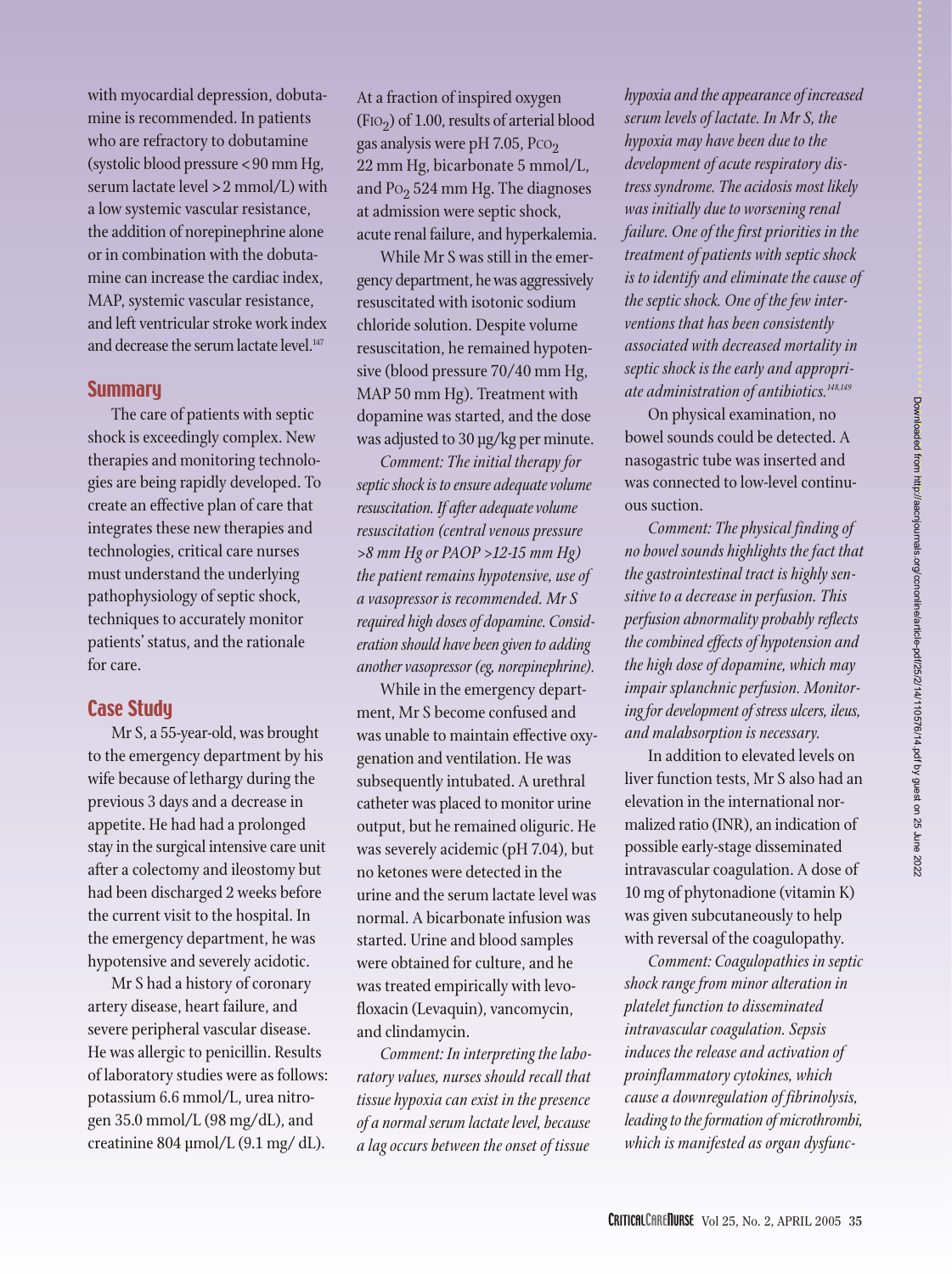Downloaded from http://aacnjournals.org/ccnonline/article-pdf/25/2/14/110576/14.pdf by guest on 25 June 2022 Downloaded from http://aacnjournals.org/ccnonline/article-pdf/25/2/14/110576/14.pdf by guest on 25 June 2022

*tion. Conversely, consumption of platelets and clotting factors is increased, a situation that causes bleeding.16,17 As revealed in the recent PROWESS trial, altered coagulation plays a key role in the morbidity and mortality of patients with septic shock.18 Treatment with new agents, such as drotrecogin alfa (activated), can markedly reduce mortality and end-organ dysfunction due to severe sepsis. Consideration may be given to slow intravenous administration of phytonadione (vitamin K, dilute solution administered at a rate not to exceed 1 mg/mL)150 to reduce the risk of hematoma formation from a subcutaneous injection.*

Mr S was transferred to the medical ICU. His potassium level remained elevated at 6.7 mmol/L, and he had periods of polymorphic ventricular tachycardia. He was treated with intravenous calcium, the bicarbonate infusion was continued, and administration of amiodarone was started. Infusions of insulin and 5% dextrose in water were started to help decrease his potassium level. A renal consultation was scheduled for possible dialysis because of severe acidosis, acute renal failure, and hyperkalemia.

Mr S received 18 L of crystalloids during the first night in the ICU. Vasopressor support was changed to norepinephrine (Levophed). By the following morning, his chest radiograph showed early signs of pulmonary edema. A pulmonary artery catheter was placed to help manage his fluid status (central venous pressure 18 mm Hg, pulmonary artery systolic pressure 44 mm Hg, pulmonary artery end-diastolic pressure 28 mm Hg, PAOP 21 mm Hg).

*Comment: Pulmonary artery catheterization is recommended for* *patients with septic shock who are refractory to initial fluid volume resuscitation. Compared with use of dopamine or epinephrine, use of norepinephrine in patients with septic shock may improve outcomes.*

Results of laboratory tests of samples collected that morning were serum pH 7.21 and decreases in hemoglobin level (9.2 g/dL) and hematocrit (0.28). Throughout the day, Mr S's pH and urine ketone levels returned toward normal, and the bicarbonate infusion was tapered off. Two units of packed red blood cells were transfused.

*Comment: The current indicator for blood transfusions in patients with septic shock who have significant cardiovascular disease is a hemoglobin level of 10 g/dL, with a maintenance hemoglobin level of 10 to 12 g/dL. Further attempts to increase the hemoglobin level to more than 10 to 12 g/dL to increase DO2 have not been beneficial. The current debate is whether to use these standardized indicators or physiological indicators of the need for blood (ie, ScvO2 or the cardiac index–OER ratio).*

Results of subsequent laboratory tests revealed that Mr S had had had an acute myocardial infarction: serum creatine kinase concentration 4000 U/L and serum troponin I level 4.0 µg/L. The myocardial infarction was thought to be related to oxygen supply-and-demand mismatch caused by the severe hypotension.

*Comment: In addition to myocardial ischemia and infarction due to the severe hypotension that occurs in septic shock, patients with septic shock may sustain myocardial injury (as indicated by increased troponin levels) from inflammatory mediators. The presence of myocardial dysfunction, regardless of the cause, should be considered when*

#### *the effects of vasoactive medications on the cardiac output are evaluated.*

By the time of discharge 5 weeks later, Mr S's condition was stabilized with his oral cardiac medications. His oxygen saturation was 100% on room air. Even though he had had oliguric renal failure at the time of admission, he had responded well to intravenous fluids. The acute tubular necrosis had resolved and was thought to be due to hypotension/hypovolemia related to septic shock. After initial correction with fluids and the bicarbonate infusion, the serum pH had remained stable. Bowel function had returned, and at the time of discharge, findings on abdominal examination were normal. Mr S had no evidence of disseminated intravascular coagulation, and his coagulation profile was stable at the time of discharge. By the time of discharge, cultures were negative and findings on computed tomography were normal.

References

- 1. Angus DC, Linde-Zwirble WT, Lidicker J, Clermont G, Carcillo J, Pinsky MR. Epidemiology of severe sepsis in the United States: analysis of incidence, outcome, and associated costs of care. *Crit Care Med.* 2001;29:1303-1310.
- 2. Angus DC, Wax RS. Epidemiology of sepsis: an update. *Crit Care Med.* 2001;29(7 suppl): S109-S116.
- 3. Task Force of the American College of Critical Care Medicine, Society of Critical Care Medicine. Practice parameters for hemodynamic support of sepsis in adult patients in sepsis. *Crit Care Med.* 1999;27:639-660.
- 4. The International Sepsis Forum. Guidelines for the management of severe sepsis and septic shock. *Intensive Care Med.* 2001;27 (suppl 1):S1-S134.
- 5. Sessler CN, Shepherd W. New concepts in sepsis. *Curr Opin Crit Care.* 2002;8:465-472.
- 6. Rivers E, Nguyen B, Havstad S, et al. Early goal-directed therapy in the treatment of severe sepsis and septic shock. *N Engl J Med.* 2001;345:1368-1377.
- 7. Dellinger RP, Carlet JM, Masur H, et al. Surviving Sepsis Campaign Management Guidelines Committee. Surviving Sepsis Campaign guidelines for management of severe sepsis and septic shock. *Crit Care Med.* 2004;32:858-873.
- 8. Bone RC, Balk RA, Cerra FB, et al. Definitions for sepsis and organ failure and guidelines for the use of innovative therapies in sepsis. The ACCP/SCCM Consensus Con-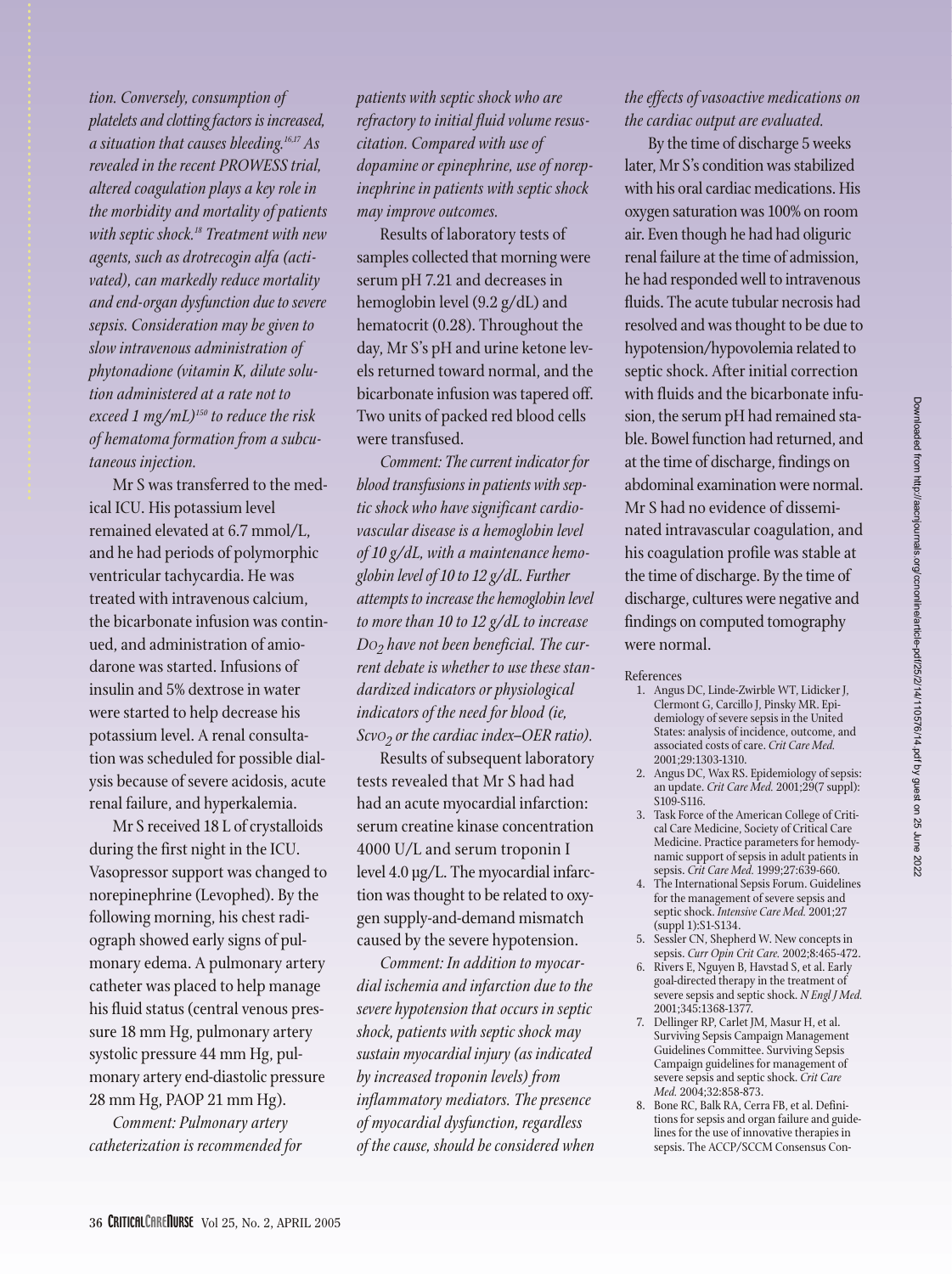ference Committee. American College of Chest Physicians/Society of Critical Care Medicine. *Chest.* 1992;101:1644-1655.

- 9. Parrillo JE, Parker MM, Natanson C, et al. Septic shock in humans: advances in the understanding of pathogenesis, cardiovascular dysfunction, and therapy. *Ann Intern Med.* 1990;113:227-242.
- 10. Hinshaw LB. Sepsis/septic shock: participation of the microcirculation: an abbreviated review. *Crit Care Med.* 1996;24:1072-1078.
- 11. Siegemund M, Racovitza I, Ince C. The rationale for vasodilator therapy in sepsis. In: Vincent JL, ed. *Intensive Care Medicine: Annual Update 2002.* New York, NY: Springer; 2002:221-231.
- 12. Fink MP. Cytopathic hypoxia: mitochondrial dysfunction as mechanism contributing to organ dysfunction in sepsis. *Crit Care Clin.* 2001;17:219-237.
- 13. Landry DW, Oliver JA. The pathogenesis of vasodilatory shock. *N Engl J Med.* 2001;345:588-595.
- 14. Holmes CL, Patel BM, Russell JA, Walley KR. Physiology of vasopressin relevant to management of septic shock. *Chest.* 2001;120:989-1002.
- 15. De Backer D, Creteur J, Preiser JC, Dubois MJ, Vincent JL. Microvascular blood flow is altered in patients with sepsis. *Am J Respir Crit Care Med.* 2002;166:98-104.
- 16. Levi M, de Jonge E, van der Poll T. Pathogenesis and treatment of disseminated intravascular coagulation. *Adv Sepsis.* 2003;3.
- 17. Levi R. Sepsis and the coagulation system. *Adv Sepsis.* 2000;1:16-22.
- 18. Bernard GR, Vincent JL, Laterre PF, et al. Efficacy and safety of recombinant human activated protein C for severe sepsis. *N Engl J Med.* 2001;344:699-709.
- 19. Yan SB, Helterbrand JD, Hartman DL, Wright TJ, Bernard GR. Low levels of protein C are associated with poor outcome in severe sepsis. *Chest.* 2001;120:915-922.
- 20. Yan SB, Dhainaut JF. Activated protein C versus protein C in severe sepsis. *Crit Care Med.* 2001;29(7 suppl):S69-S74.
- 21. Ely EW, Kleinpell RM, Goyette RE. Advances in the understanding of clinical manifestations and therapy of severe sepsis: an update for critical care nurses. *Am J Crit Care.* 2003; 12:120-133.
- 22. Dettenmeier P, Swindell B, Stroud M, Arkins N, Howard A. Role of activated protein C in the pathophysiology of severe sepsis. *Am J Crit Care.* 2003;12:518-524.
- 23. Ward N. Anti-inflammatory mediators. In: *Sepsis: Pathophysiologic Insights and Current Management. Proceedings of the 2002 SCCM/ESICM Summer Conference.* Society for Critical Care Medicine; 2002:31-38.
- 24. Opal SM. Immune dysregulation and coagulation. In: *Sepsis: Pathophysiologic Insights and Current Management. Proceedings of the 2002 SCCM/ESICM Summer Conference.* Society of Critical Care Medicine; 2002:17-23.
- 25. Vincent JL, Angus DC, Artigas A, et al. Effects of drotrecogin alfa (activated) on organ dysfunction in the PROWESS trial. *Crit Care Med.* 2003;31:834-840.
- 26. Matthay MA. Severe sepsis: a new treatment with both anticoagulant and antiinflammatory properties. *N Engl J Med.* 2001;344:759-762.
- 27. Bernard GR. Drotrecogin alfa (activated) (recombinant human activated protein C)

for the treatment of severe sepsis. *Crit Care Med.* 2003;31(1 suppl):S85-S93.

- 28. Ely EW, Laterre PF, Angus DC, et al. Drotrecogin alfa (activated) administration across clinically important subgroups of patients with severe sepsis. *Crit Care Med.*  $2003.31.12.19$
- 29. Ely EW, Bernard GR, Vincent JL. Activated protein C for severe sepsis. *N Engl J Med.* 2002;347:1035-1036.
- 30. Bernard G, Artigas A, Dellinger P, et al. Clinical expert round table discussion (session 3) at the Margaux Conference on Critical Illness: the role of activated protein C in severe sepsis. *Crit Care Med.* 2001;29(7 suppl):S75-S77.
- 31. Kleinpell R. Advances in treating patients with severe sepsis: role of drotrecogin alfa (activated). *Crit Care Nurse.* June 2003; 23:16-29.
- 32. Kleinpell RM. The role of the critical care nurse in the assessment and management of the patient with severe sepsis. *Crit Care Nurs Clin North Am.* 2003;15:27-34.
- 33. Sielenkamper A, Kvietys P, Sibbald WJ. Microvascular alterations in sepsis. In: Vincent JL, Carlet J, Opal SM, eds. *The Sepsis Text.* New York, NY: Kluwer Academic Publishers; 2002.
- 34. Krishnagopalan S, Kumar A, Parrillo JE. Myocardial dysfunction in the patient with sepsis. *Curr Opin Crit Care.* 2002;8:376-388.
- 35. Munt B, Jue J, Gin K, Fenwick J, Tweeddale M. Diastolic filling in human severe sepsis: an echocardiographic study. *Crit Care Med.* 1998;26:1829-1833.
- 36. Court O, Kumar A, Parrillo JE. Clinical review: myocardial depression in sepsis and septic shock. *Crit Care.* 2002;6:500-508.
- 37. Kumar A, Krieger A, Symeoneides S, Parrillo JE. Myocardial dysfunction in septic shock, II: role of cytokines and nitric oxide. *J Cardiothorac Vasc Anesth.* 2001;15:485-511.
- 38. Kumar A, Haery C, Parrillo JE. Myocardial dysfunction in septic shock, I: clinical manifestation of cardiovascular dysfunction. *J Cardiothorac Vasc Anesth.* 2001;15:364-376.
- 39. Turner A, Tsamitros M, Bellomo R. Myocardial cell injury in septic shock. *Crit Care Med.* 1999;27:1775-1780.
- 40. Guedes M, Salgado D, Verdeal J, Resende P, Homena W, Camarozano C. Myocardial cell injury in septic shock [abstract]. *Crit Care Med.* 2003;30:A115.
- 41. Maskin B, Pistillo N, Pereiro M, Artana C, Vinzio M. Correlation between troponin I and tumor necrosis factor- concentration in septic shock [abstract]. *Crit Care Med.* 2003;30:A113.
- 42. Matsuda N, Hattori Y, Akaishi Y, Suzuki Y, Kemmotsu O, Gando S. Impairment of cardiac β-adrenoreceptor cellular signalling by decreased expression of G<sub>s $\alpha$ </sub> in septic rab-<br>bits. *Anesthesiology.* 2000;93:1465-1473.
- 43. Silverman H, Penaranda R, Orens J, Lee N. Impaired β-adrenergic receptor stimulation of cyclic adenosine monophosphate in human septic shock: association with myocardial hyporesponsiveness to catecholamines. *Crit Care Med.* 1993;21:31-39.
- 44. Metrangolo L, Fiorillo M, Friedman G, et al. Early hemodynamic course of septic shock. *Crit Care Med.* 1995;23:1971-1975.
- 45. Vincent JL, Gris P, Coffernils M, et al. Myocardial depression characterizes the fatal course of septic shock. *Surgery.* 1992;111:660-667.
- 46. American College of Chest Physicians/Society of Critical Care Medicine Consensus Conference. Definitions for sepsis and organ failure and guidelines for the use of innovative therapies in sepsis. *Crit Care Med.* 1992;20:864-874.
- 47. Levy MM, Fink MP, Marshall JC, et al. 2001 SCCM/ESICM/ACCP/ATS/SIS International Sepsis Definitions Conference. *Crit Care Med.* 2003;31:1250-1256.
- 48. Pulmonary Artery Catheter Consensus Conference: consensus statement. *New Horiz.* 1997;5:175-194.
- 49. Rady MY, Rivers EP, Nowak RM. Resuscitation of the critically ill in the ED: responses of blood pressure, heart rate, shock index, central venous oxygen saturation, and lactate. *Am J Emerg Med.* 1996;14:218-225.
- 50. Ander DS, Jaggi M, Rivers E, et al. Undetected cardiogenic shock in patients with congestive heart failure presenting to the emergency department. *Am J Cardiol.* 1998;82:888-891.
- 51. Wo CC, Shoemaker WC, Appel PL, Bishop MH, Kram HB, Hardin E. Unreliability of blood pressure and heart rate to evaluate cardiac output in emergency resuscitation and critical illness. *Crit Care Med.* 1993;21:218-223.
- 52. LeDoux D, Astiz ME, Carpati CM, Rackow EC. Effects of perfusion pressure on tissue perfusion in septic shock. *Crit Care Med.* 2000;28:2729-2732.
- 53. Shoemaker WC, Appel PL, Kram HB, Bishop M, Abraham E. Hemodynamic and oxygen transport monitoring to titrate therapy in septic shock. *New Horiz.* 1993;1:145-159.
- 54. Hayes MA, Timmins AC, Yau EH, Palazzo M, Hinds CJ, Watson D. Elevation of systemic oxygen delivery in the treatment of critically ill patients. *N Engl J Med.* 1994;330:1717-1722.
- 55. Boyd O, Grounds RM, Bennett ED. A randomized clinical trial of the effect of deliberate perioperative increase of oxygen delivery on mortality in high-risk surgical patients. *JAMA.* 1993;270:2699-2707.
- 56. Shoemaker WC, Appel PL, Kram HB. Hemodynamic and oxygen transport responses in survivors and nonsurvivors of high-risk surgery. *Crit Care Med.* 1993;21:977-990.
- 57. Gattinoni L, Brazzi L, Pelosi P, et al. A trial of goal-oriented hemodynamic therapy in critically ill patients. SvO<sub>2</sub> Collaborative Group. *N Engl J Med.* 1995;333:1025-1032.
- 58. Yu M, Levy MM, Smith P, Takiguchi SA, Miyasaki A, Myers SA. Effect of maximizing oxygen delivery on morbidity and mortality rates in critically ill patients: a prospective, randomized, controlled study. *Crit Care Med.* 1993;21:830-838.
- 59. Ronco JJ, Fenwick JC, Tweeddale MG, et al. Identification of the critical oxygen delivery for anaerobic metabolism in critically ill septic and nonseptic humans. *JAMA.* 1993;270:1724-1730.
- 60. Boyd O, Hayes M. The oxygen trail: the goal. *Br Med Bull.* 1999;55:125-139.
- 61. Friedman G, De Backer D, Shahla M, Vincent JL. Oxygen supply dependency can characterize septic shock. *Intensive Care Med.* 1998;24:118-123.
- 62. Shibutani K, Komatsu T, Kubal K, Sanchala V, Kumar V, Bizzarri D. Critical level of oxygen delivery in anesthetized man. *Crit Care Med.* 1983;11:640-643.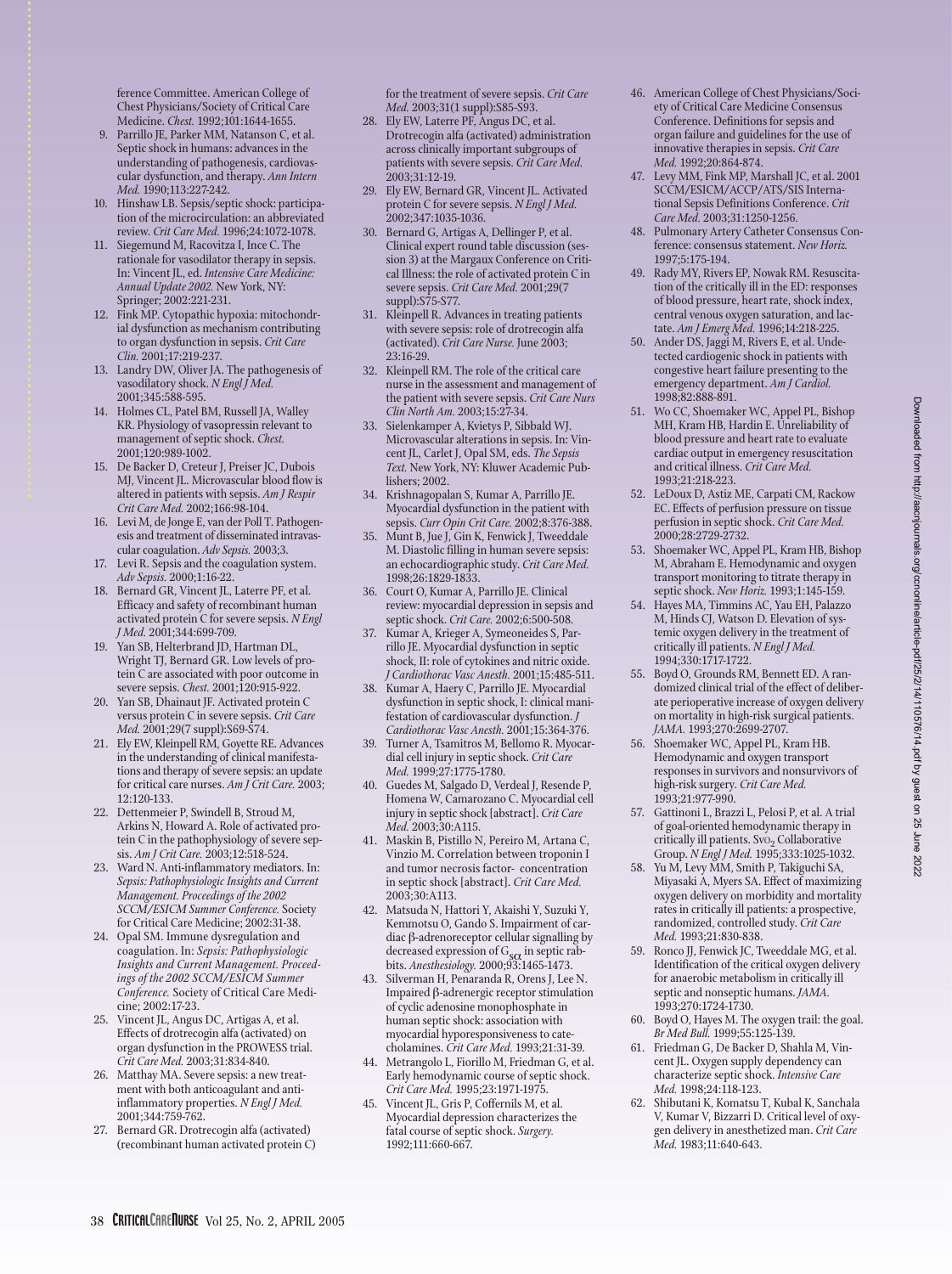- 63. Singarajah C, Carlson R. A review of the role of blood lactate measurements in the ICU. *J Intensive Care Med.* 1998;13:218-228.
- 64. Walley KR. Hypoxic hypoxia. In: Sibbald WJ, Messmer K, Fink MP, eds. *Tissue Oxygenation in Acute Medicine.* New York, NY: Springer; 1998:81-97.
- 65. Polonen P, Hippelainen M, Takala R, Ruokonen E, Takala J. Relationship between intra- and postoperative oxygen transport and prolonged intensive care after cardiac surgery: a prospective study. *Acta Anaesthesiol Scand.* 1997;41:810-817.
- 66. Shoemaker WC, Wo CC, Yu S, Farjam F, Thangathurai D. Invasive and noninvasive haemodynamic monitoring of acutely ill sepsis and septic shock patients in the emergency department. *Eur J Emerg Med.* 2000; 7:169-175.
- 67. Vincent JL. Determination of oxygen delivery and consumption versus cardiac index and oxygen extraction ratio. *Crit Care Clin.* 1996;12:995-1006.
- 68. Silance PG, Simon C, Vincent JL. The relation between cardiac index and oxygen extraction in acutely ill patients. *Chest.* 1994;105:1190-1197.
- 69. Yalavatti GS, DeBacker D, Vincent JL. Assessment of cardiac index in anemic patients. *Chest.* 2000;118:782-787.
- 70. Bakker J, Gris P, Coffernils M, Kahn RJ, Vincent JL. Serial blood lactate levels can predict the development of multiple organ failure following septic shock. *Am J Surg.* 1996;171:221-226.
- 71. Friedman G, Berlot G, Kahn RJ, Vincent JL. Combined measurements of blood lactate concentrations and gastric intramucosal pH in patients with severe sepsis. *Crit Care Med.* 1995;23:1184-1193.
- 72. Martin C, Viviand X, Leone M, Thirion X. Effect of norepinephrine on the outcome of septic shock. *Crit Care Med.* 2000;28: 2758-2765.
- 73. Gutierrez G, Wulf ME. Lactic acidosis in sepsis: a commentary. *Intensive Care Med.*  $1996.22.6-16$ .
- 74. Venkatesh B, Morgan T. Tissue lactate concentrations in critical illness. In: Vincent JL, ed. *Intensive Care Medicine.* New York, NY: Springer; 2002:587-599.
- 75. Vincent JL. The available clinical tools: oxygen-derived variables, lactate and pHi. In: *Tissue Oxygenation in Acute Medicine.* New York, NY: Springer; 2002:193-203.
- 76. James JH, Luchette FA, McCarter FD, Fischer JE. Lactate is an unreliable indicator of tissue hypoxia in injury or sepsis. *Lancet.* 1999;354:505-508.
- 77. Luchette FA, Jenkins WA, Friend LA, Su C, Fischer JE, James JH. Hypoxia is not the sole cause of lactate production during shock. *J Trauma.* 2002;52:415-419.
- 78. Marik PE. Sublingual capnography: a clinical validation study. *Chest.* 2001;120:923-927.
- 79. Edwards JD, Mayall RM. Importance of the sampling site for measurement of mixed venous oxygen saturation in shock. *Crit Care Med.* 1998;26:1356-1360.
- 80. Rivers EP, Ander DS, Powell D. Central venous oxygen saturation monitoring in the critically ill patient. *Curr Opin Crit Care.* 2001;7:204-211.
- 81. Reilly PM, Wilkins KB, Fuh KC, Haglund U, Bulkley GB. The mesenteric hemodynamic response to circulatory shock: an overview. *Shock.* 2001;15:329-343.
- 82. Ince C, Sinaasappel M. Microcirculatory oxygenation and shunting in sepsis and shock. *Crit Care Med.* 1999;27:1369-1377.
- 83. Dantzker DR. The gastrointestinal tract: the canary of the body? *JAMA.* 1993;270: 1247-1248.
- 84. Ruffolo DC, Headley JM. Regional carbon dioxide monitoring: a different look at tissue perfusion. *AACN Clin Issues.* 2003;14: 168-175.
- 85. Marik PE. Gastric intramucosal pH: a better predictor of multiorgan dysfunction syndrome and death than oxygen-derived variables in patients with sepsis. *Chest.* 1993;104:225-229.
- 86. Poeze M, Takala J, Greve JW, Ramsay G. Pre-operative tonometry is predictive for mortality and morbidity in high-risk surgical patients. *Intensive Care Med.* 2000;26: 1272-1281.
- 87. Gutierrez G, Palizas F, Doglio G, et al. Gastric intramucosal pH as a therapeutic index of tissue oxygenation in critically ill patients. *Lancet.* 1992;339:195-199.
- 88. Gomersall CD, Joynt GM, Freebairn RC, Hung V, Buckley TA, Oh TE. Resuscitation of critically ill patients based on the results of gastric tonometry: a prospective, randomized, controlled trial. *Crit Care Med.* 2000;28:607-614.
- 89. Sato Y, Weil MH, Tang W. Tissue hypercarbic acidosis as a marker of acute circulatory failure (shock). *Chest.* 1998;114:263-274.
- 90. Uhlig T, Pestel G, Reinhart K. Gastric mucosal tonometry in daily ICU practice. In: Vincent JL, ed. *Intensive Care Medicine: Annual Update 2002.* New York, NY: Springer; 2002:632-637.
- 91. Kellum JA, Rico P, Garuba AK, Pinsky MR. Accuracy of mucosal pH and mucosal-arterial carbon dioxide tension for detecting mesenteric hypoperfusion in acute canine endotoxemia. *Crit Care Med.* 2000;28:462-466.
- 92. Levy B, Gawalkiewicz P, Vallet B, Briancon S, Nace L, Bollaert PE. Gastric capnometry with air-automated tonometry predicts outcome in critically ill patients. *Crit Care Med.* 2003;31:474-480.
- 93. Miller PR, Kincaid EH, Meredith JW, Chang MC. Threshold values of intramucosal pH and mucosal-arterial  $CO<sub>2</sub>$  gap during shock resuscitation. *J Trauma.* 1998;45:868-872.
- 94. Vallet B, Tavernier B, Lund N. Assessment of tissue oxygenation in the critically-ill. *Eur J Anaesthesiol.* 2000;17:221-229.
- 95. Marik P, Lorenzana A. Effect of tube feedings on the measurement of gastric intramucosal pH. *Crit Care Med.* 1996;24:1498-1500.
- 96. Levy B, Perrigault PF, Gawalkiewicz P, et al. Gastric versus duodenal feeding and gastric tonometric measurements. *Crit Care Med.* 1998;26:1991-1994.
- 97. Marshall A, West S. Gastric tonometry and enteral nutrition: a possible conflict in critical care nursing practice. *Am J Crit Care.* 2003;12:349-356.
- 98. Povoas HP, Weil MH, Tang W, Moran B, Kamohara T, Bisera J. Comparisons between sublingual and gastric tonometry during hemorrhagic shock. *Chest.* 2000;118: 1127-1132.
- 99. Povoas HP, Weil MH, Tang W, Sun S, Kamohara T, Bisera J. Decreases in mesenteric blood flow associated with increases in sublingual  $PCO<sub>2</sub>$  during hemorrhagic shock. *Shock.* 2001;15:398-402.
- 100. Jin X, Weil MH, Sun S, Tang W, Bisera J, Mason EJ. Decreases in organ blood flows associated with increases in sublingual  $PCO<sub>2</sub>$ during hemorrhagic shock. *J Appl Physiol.* 1998;85:2360-2364.
- 101. Rackow EC, O'Neil P, Astiz ME, Carpati CM. Sublingual capnometry and indexes of tissue perfusion in patients with circulatory failure. *Chest.* 2001;120:1633-1638.
- 102. Weil MH, Nakagawa Y, Tang W, et al. Sublingual capnometry: a new noninvasive measurement for diagnosis and quantitation of severity of circulatory shock. *Crit Care Med.* 1999;27:1225-1229.
- 103. Pernat A, Weil MH, Tang W, et al. Effects of hyper- and hypoventilation on gastric and sublingual PCO2. *J Appl Physiol.* 1999;87: 933-937.
- 104. Bernardin G, Lucas P, Hyvernat H, Deloffre P, Mattei M. Influence of alveolar ventilation changes on calculated gastric intramucosal pH and gastric-arterial  $PCO<sub>2</sub>$  difference. *Intensive Care Med.* 1999;25:269-273.
- 105. Johnson BA, Weil MH. Redefining ischemia due to circulatory failure as dual defects of oxygen deficits and of carbon dioxide excesses. *Crit Care Med.* 1991;19:1432-1438.
- 106. Schlichtig R, Mehta N, Gayowski TJ. Tissuearterial  $P_{CO_2}$  difference is a better marker of ischemia than intramural pH (pHi) or arterial pH-pHi difference. *J Crit Care.* 1996;11:51-56.
- 107. Totapally B, Fakioglu H, Torbati D, Wolsdorf). Esophageal capnometry during hemorrhagic shock and after resuscitation in rats. *Crit Care.* 2003;7:79-84.
- 108. Nakagawa Y, Weil MH, Tang W, et al. Sublingual capnometry for diagnosis and quantitation of circulatory shock. *Am J Respir Crit Care Med.* 1998;157:1838-1843.
- 109. Vincent JL. Hemodynamic support in septic shock. *Intensive Care Med.* 2001;27(suppl 1): S80-S92.
- 110. Grocott M, Hamilton M. Resuscitation fluids. *Vox Sang.* 2002;82:1-8.
- 111. Kellum JA. Saline-induced hyperchloremic metabolic acidosis. *Crit Care Med.* 2002;30:259-261.
- 112. Kellum JA. Fluid resuscitation and hyperchloremic acidosis in experimental sepsis: improved short-term survival and acid-base balance with Hextend compared with saline. *Crit Care Med.* 2002;30:300-305.
- 113. Ernest D, Belzberg AS, Dodek PM. Distribution of normal saline and 5% albumin infusions in septic patients. *Crit Care Med.* 1999;27:46-50.
- 114. Martin G, Bennett-Guerrero E, Wakeling H, et al. A prospective, randomized comparison of thromboelastographic coagulation profile in patients receiving lactated Ringer's solution, 6% hetastarch in a balanced-saline vehicle, or 6% hetastarch in saline during major surgery. *J Cardiothorac Vasc Anesth.* 2002;16:441-446.
- 115. Boldt J, Haisch G, Suttner S, Kumle B, Schellhaass A. Effects of a new modified, balanced hydroxyethyl starch preparation (Hextend) on measures of coagulation. *Br J Anaesth.* 2002;89:722-728.
- 116. Wilkes MM, Navickis RJ. Patient survival after human albumin administration: a meta-analysis of randomized, controlled trials. *Ann Intern Med.* 2001;135:149-164.
- 117. Schierhout G, Roberts I. Fluid resuscitation with colloid or crystalloid solutions in critically ill patients: a systematic review of randomised trials. *BMJ.* 1998;316:961-964.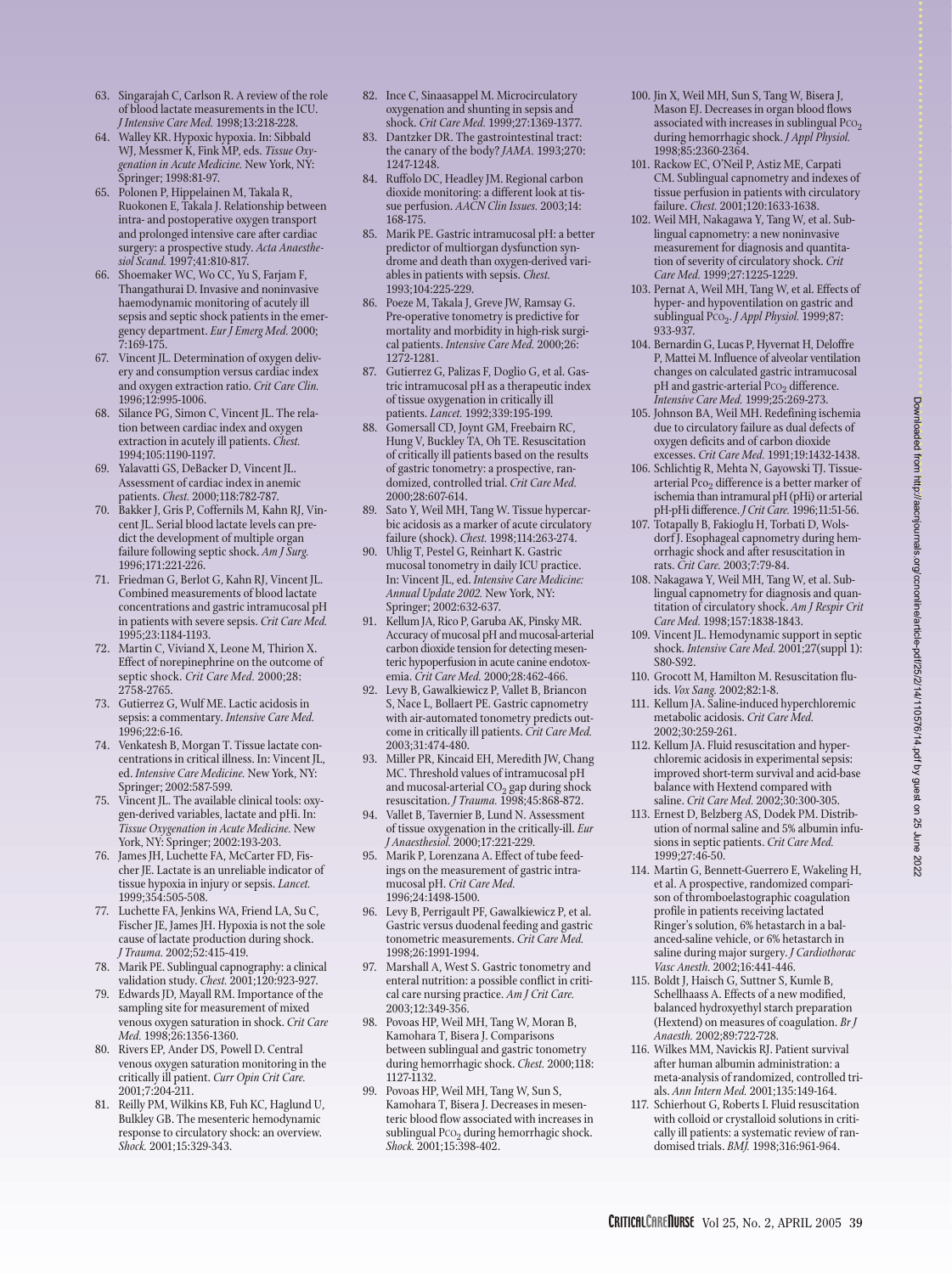- 118. Choi PT, Yip G, Quinonez LG, Cook DJ. Crystalloids vs colloids in fluid resuscitation: a systematic review. *Crit Care Med.* 1999;27:200-210.
- 119. Wilkes M, Navickia R. Does albumin infusion affect survival? Review of meta-analytic findings. In: Vincent JL, ed. *Intensive Care Medicine.* New York, NY: Springer; 2002:454-464.
- 120. Webb AR. The appropriate role of colloids in managing fluid imbalance: a critical review of recent meta-analytic findings. *Crit Care.* 2000;4(suppl 2):S26-S32.
- 121. Pearl RG, Pohlman A. Understanding and managing anemia in critically ill patients. *Crit Care Nurse.* December 2002;22 (suppl):1-14.
- 122. Fernandes CJ Jr, Akamine N, De Marco FV, de Souza JA, Lagudis S, Knobel E. Red blood cell transfusion does not increase oxygen consumption in critically ill septic patients. *Crit Care.* 2001;5:363-367.
- 123. Spahn D. The optimal and critical hemoglobin in health and acute illness. In: Sibbald WJ, Messmer K, Fink M, eds. *Tissue Oxygenation in Acute Medicine.* New York, NY: Springer; 2002:263-275.
- 124. Hill SR, Carless PA, Henry DA, et al. Transfusion thresholds and other strategies for guiding allogeneic red blood cell transfusion. *Cochrane Database Syst Rev.* 2002:CD002042.
- 125. Hebert PC. Anemia and red cell transfusion in critical care. Transfusion Requirements in Critical Care Investigators and the Canadian Critical Care Trials Group. *Minerva Anestesiol.* 1999;65:293-304.
- 126. Hebert PC, Yetisir E, Martin C, et al. Is a low transfusion threshold safe in critically ill patients with cardiovascular diseases? *Crit Care Med.* 2001;29:227-234.
- 127. De Backer D, Vincent JL. Norepinephrine administration in septic shock: how much is enough? *Crit Care Med.* 2002;30:1398-1399.
- 128. Marik PE. Low-dose dopamine: a systematic review. *Intensive Care Med.* 2002;28:877- 883.
- 129. Kellum J, Decker J. Use of dopamine in acute renal failure: a meta-analysis. *Crit Care Med.* 2001;29:1526-1531.
- 130. De Backer D, Creteur J, Silva E, Vincent JL. Effects of dopamine, norepinephrine, and epinephrine on the splanchnic circulation in septic shock: which is best? *Crit Care Med.* 2003;31:1659-1667.
- 131. Silva E, DeBacker D, Creteur J, Vincent JL. Effects of vasoactive drugs on gastric intramucosal pH. *Crit Care Med.* 1998;26:1749- 1758.
- 132. Jakob SM, Ruokonen E, Takala J. Effects of dopamine on systemic and regional blood flow and metabolism in septic and cardiac surgery patients. *Shock.* 2002;18:8-13.
- 133. Vincent JL. Correcting the deficit: fluids, pressors and RBCs in resuscitation. In: *Sepsis: Pathophysiologic Insights and Current Management: Proceedings of the 2002 SCCM/ESICM Summer Conference.* Society of Critical Care Medicine; 2002:103-111.
- 134. Reinelt H, Radermacher P, Kiefer P, et al. Impact of exogenous β-adrenergic receptor stimulation on hepatosplanchnic oxygen kinetics and metabolic activity in septic shock. *Crit Care Med.* 1999;27:325-331.
- 135. Meier-Hellmann A, Bredle DL, Specht M, Spies C, Hannemann L, Reinhart K. The effects of low-dose dopamine on splanchnic

blood flow and oxygen uptake in patients with septic shock. *Intensive Care Med.* 1997;23:31-37.

- 136. Marik PE, Mohedin M. The contrasting effects of dopamine and norepinephrine on systemic and splanchnic oxygen utilization in hyperdynamic sepsis. *JAMA.* 1994;272:1354-1357.
- 137. Levy B, Bollaert PE, Lucchelli JP, Sadoune LO, Nace L, Larcan A. Dobutamine improves the adequacy of gastric mucosal perfusion in epinephrine-treated septic shock. *Crit Care Med.* 1997;25:1649-1654.
- 138. Meier-Hellmann A, Reinhart K, Bredle DL, Specht M, Spies CD, Hannemann L. Epinephrine impairs splanchnic perfusion in septic shock. *Crit Care Med.* 1997;25:399-404.
- 139. Duranteau J, Sitbon P, Teboul JL, et al. Effects of epinephrine, norepinephrine, or the combination of norepinephrine and dobutamine on gastric mucosa in septic shock. *Crit Care Med.* 1999;27:893-900.
- 140. Landgarten MJ, Kumar A, Parrillo JE. Cardiovascular dysfunction in sepsis and septic shock. *Curr Treat Options Cardiovasc Med.* 2000;2:451-459.
- 141. Flancbaum L, Dick M, Dasta J, Sinha R, Choban P. A dose-response study of phenylephrine in critically ill, septic surgical patients. *Eur J Clin Pharmacol.* 1997;51:461-465.
- 142. Tsuneyoshi I, Yamada H, Kakihana Y, Nakamura M, Nakano Y, Boyle WA III. Hemodynamic and metabolic effects of low-dose vasopressin infusions in vasodilatory septic shock. *Crit Care Med.* 2001;29:487-493.
- 143. Russell JA. Vasopressin in septic shock: clinical equipoise mandates a time for restraint. *Crit Care Med.* 2003;31:2707-2709.
- 144. Klinzing S, Simon M, Reinhart K, Bredle DL, Meier-Hellmann A. High-dose vasopressin is not superior to norepinephrine in septic shock. *Crit Care Med.* 2003;31:2646-2650.
- 145. Parker MM. Myocardial dysfunction in sepsis: injury or depression? *Crit Care Med.* 1999;27:2035-2036.
- 146. Kontani M, Izumiya Y, Shimizu M, et al. Acute reversible myocardial depression associated with sepsis. *Intern Med.* 2003;42:60-65.
- 147. Martin C, Viviand X, Arnaud S, Vialet R, Rougnon T. Effects of norepinephrine plus dobutamine or norepinephrine alone on left ventricular performance of septic shock patients. *Crit Care Med.* 1999;27:1708-1713.
- 148. Kollef MH. Inadequate antimicrobial treatment: an important determinant of outcome for hospitalized patients. *Clin Infect Dis.* 2000;31(suppl 4):S131-S138.
- 149. Kollef MH, Sherman G, Ward S, Fraser VJ. Inadequate antimicrobial treatment of infections: a risk factor for hospital mortality among critically ill patients. *Chest.* 1999;115:462-474.
- 150. Riegert-Johnson DL, Volcheck GW. The incidence of anaphylaxis following intravenous phytonadione (vitamin  $K_1$ ): a 5-year retrospective review. *Ann Allergy Asthma Immunol.* 2002;89:400-406.

40 CRITICALCAREIIURSE Vol 25, No. 2, APRIL 2005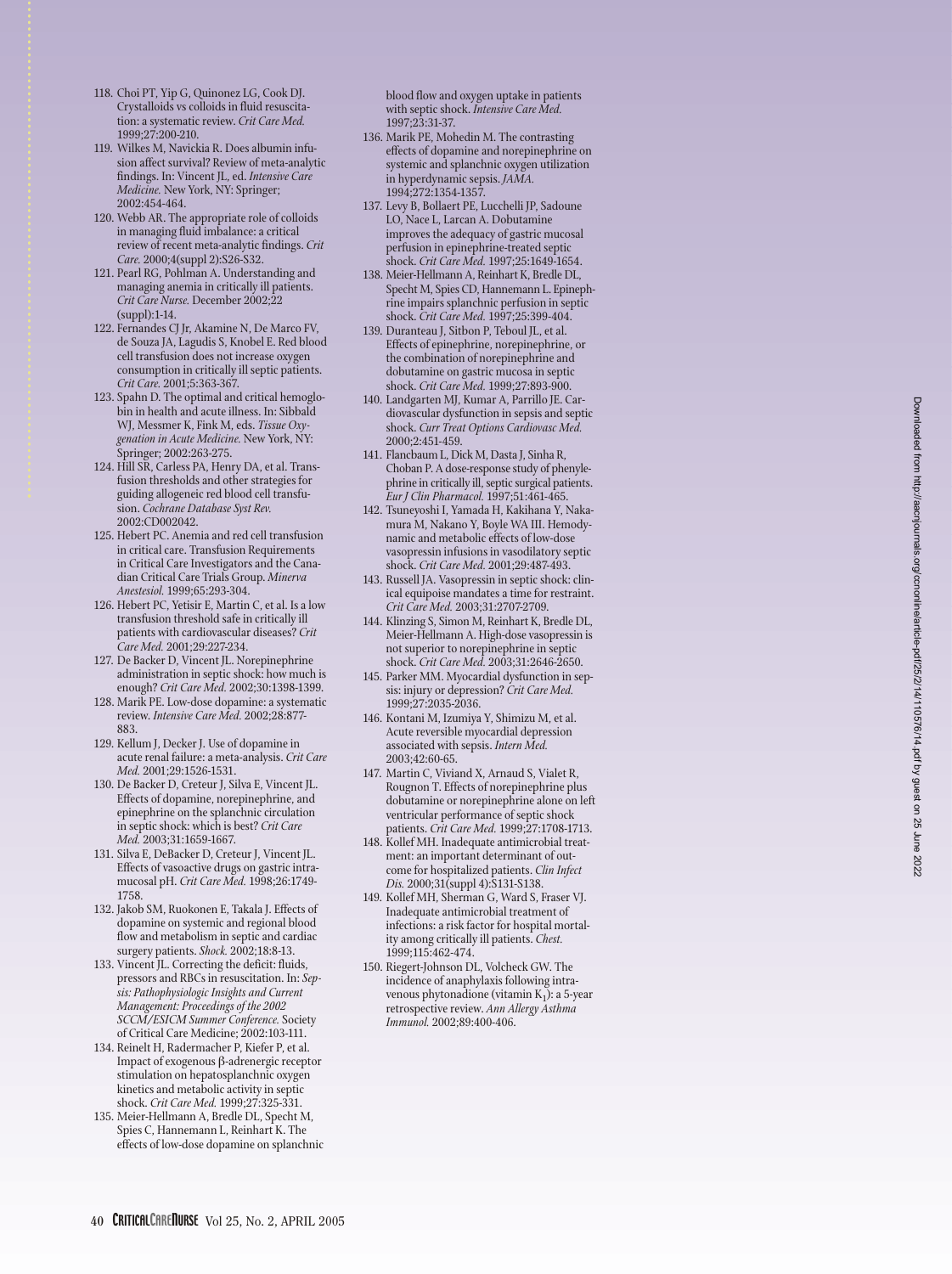## AMERICAN<br>ASSOCIATION of CRITICAL-CARE **NURSES**



## **CE Test Instructions**

To receive CE credit for this test (ID C052), mark your answers on the form below, complete the enrollment information, and submit it with the \$13 processing fee (payable in US funds) to the American Association of Critical-Care Nurses (AACN). Answer forms must be postmarked by April 1, 2007. Within 3 to 4 weeks of AACN receiving your test form, you will receive an AACN CE certificate.

This continuing education program is provided by AACN, which is accredited as a provider of continuing education in nursing by the American Nurses Credentialing Center's Commission on Accreditation. AACN has been approved as a provider of continuing education by the State Boards of Nursing of Alabama (#ABNP0062), California (01036), Florida (#FBN2464), Iowa (#332), Louisiana (#ABN12), and Nevada. AACN programming meets the standards for most other states requiring mandatory continuing education credit for relicensure.

## **CE Test Form**

### **Cardiovascular Aspects of Septic Shock: Pathophysiology, Monitoring, and Treatment**

AMERICAN<br>ASSOCIATION<br>of CRITICAL-CARE<br>NURSES

Test ID: C052 Test writer: Kimberly Brown, RN, MSN, CS-FNP Form expires: April 1, 2007 Contact hours: 2.5 Passing score: 9 correct (75%) Category: A Test fee: \$13

Objectives:

1. Describe the primary effects of septic shock on the cardiovascular system

2. Recognize the role of various monitoring modalities in the patient with septic shock

3. Identify current recommendations for treatment of septic shock

Mark your answers clearly in the appropriate box. There is only 1 correct answer. You may photocopy this form.

| 1.□a<br>□h<br>$\sqcup$ c<br>$\mathbf{h} \Box$                                                                                                                                                                                                                                                                                                                                                                                    | □b<br>$\Box$ c<br>$\Box$ d | □b<br>$\Box$ c<br>$\Box$ d | □b<br>$\Box$ c<br>$\Box$ d | □b<br>$\Box$ c<br>$\Box$ d | $\Box b$<br>$\Box$ c<br>$\Box$ d | $\Box b$<br>$\Box$ c<br>$\Box$ d | $\Box b$<br>$\Box$ c<br>$\Box$ d                                                                                                                               | □b<br>$\Box$ c<br>$\Box$ d | $\Box b$<br>$\Box$ c<br>$\Box$ d | 2. a 3. a 4. a 5. a 6. a 7. a 8. a 9. a 10. a 11. a 12. a<br>□b<br>$\Box$ c<br>$\Box$ d | $\Box$ b<br>$\Box$ c<br>$\Box$ d |  |
|----------------------------------------------------------------------------------------------------------------------------------------------------------------------------------------------------------------------------------------------------------------------------------------------------------------------------------------------------------------------------------------------------------------------------------|----------------------------|----------------------------|----------------------------|----------------------------|----------------------------------|----------------------------------|----------------------------------------------------------------------------------------------------------------------------------------------------------------|----------------------------|----------------------------------|-----------------------------------------------------------------------------------------|----------------------------------|--|
| <b>Program evaluation</b><br>Neutral<br><b>Disagree</b><br>Agree<br>Objective 1 was met<br>$\Box$<br>$\Box$<br>□<br>Objective 2 was met<br>$\Box$<br>$\Box$<br>$\Box$<br>Objective 3 was met<br>$\Box$<br>$\Box$<br>$\Box$<br>The content was appropriate<br>$\Box$<br>$\Box$<br>$\Box$<br>My expectations were met<br>$\Box$<br>$\Box$<br>O<br>This method of CE is effective<br>$\Box$<br>$\Box$<br>$\Box$<br>for this content |                            |                            |                            |                            |                                  |                                  | Name $\frac{1}{\sqrt{1-\frac{1}{2}}\left(\frac{1}{2}-\frac{1}{2}\right)}$<br>$City$ $State$ $ZIP$<br>$\overline{a}$<br>Phone (<br>RN license number (required) |                            |                                  |                                                                                         |                                  |  |
| The level of difficulty of this test was:<br>$\Box$ easy $\Box$ medium $\Box$ difficult<br>To complete this program, it took me<br><b>Example 2018 hours</b> / minutes.                                                                                                                                                                                                                                                          |                            |                            |                            |                            |                                  | ⊔                                | I would like to receive my certificate via e-mail (check box)                                                                                                  |                            |                                  |                                                                                         |                                  |  |

**Mail this entire page to** AACN, 101 Columbia, Aliso Viejo, CA 92656, (800) 899-2226